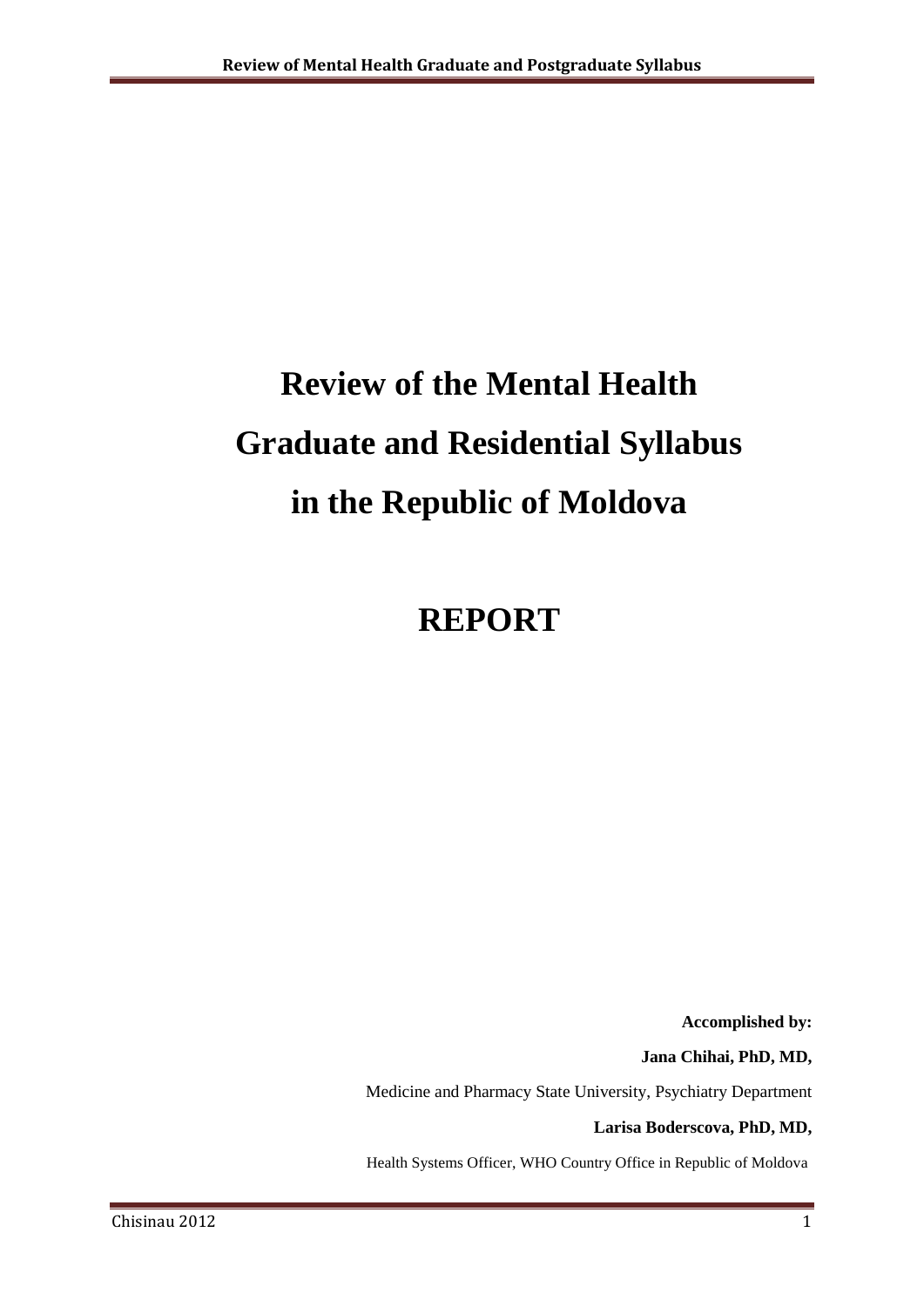#### **Abbreviations**

- MoH Ministry of Health
- WHO World Health Organization
- PAHO Pan American Health Organization
- MPSU Medicine and Pharmacy State University
- CMHC Community Mental Health Center
- FMC Family Medicine Center
- NHIC National Health Insurance Company
- PHCF PCH Public healthcare facility Psychiatric Clinical Hospital
- PHCF Public healthcare facility
- MLSPF Ministry of Labor, Social Protection and Family
- MH Mental health
- NGO Non-governmental organization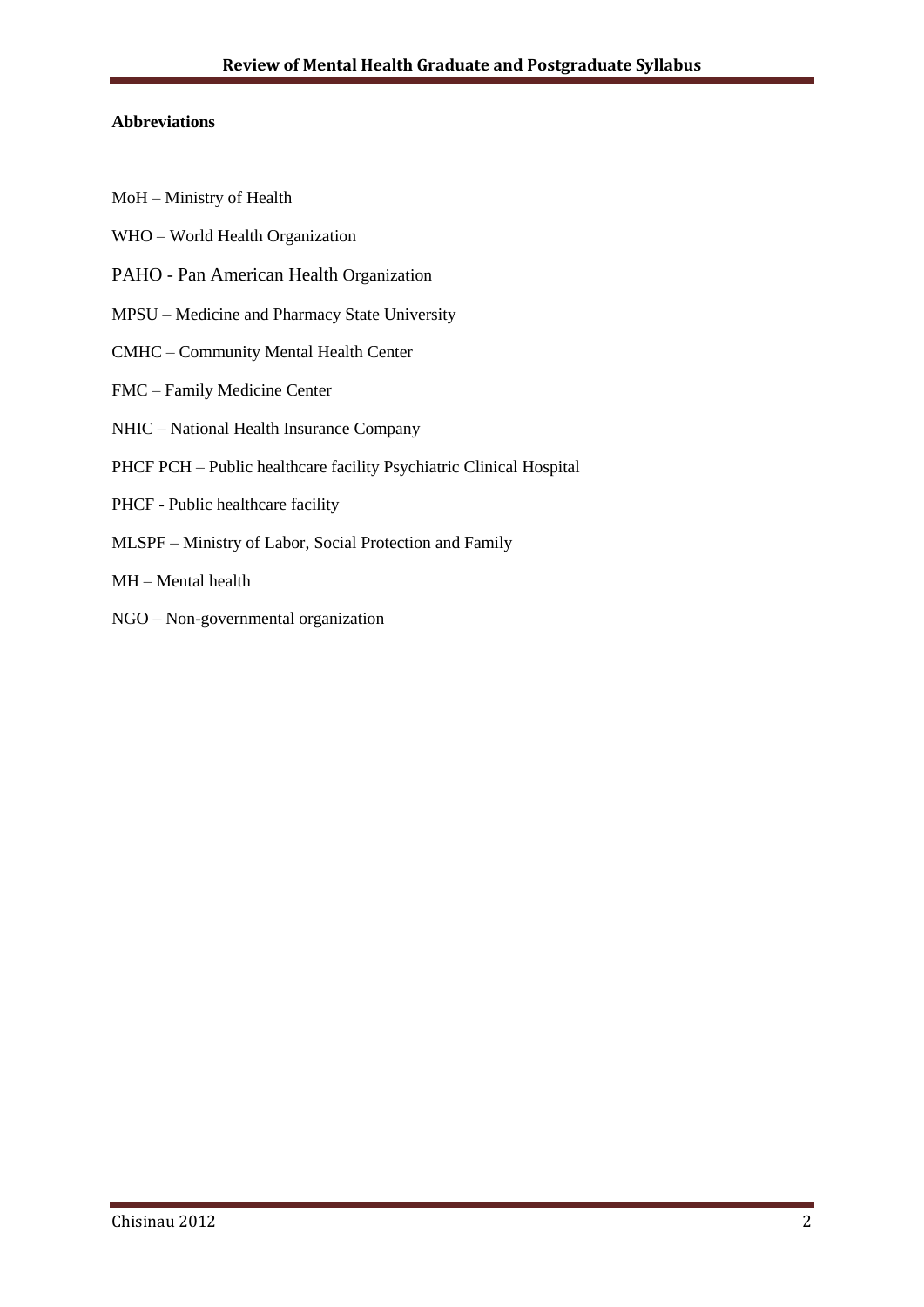# **CONTENTS**

| I.             |  | Standard curriculum for the discipline "Medical Psychology, Psychiatry, Pediatric Psychiatry"  8 |  |
|----------------|--|--------------------------------------------------------------------------------------------------|--|
| П.             |  | Syllabus for Postgraduate Residency Training in Psychiatry and Addictions 10                     |  |
|                |  | III. Syllabus for the discipline 'Psychiatry & Addictions' for Family Medicine Residents 11      |  |
| IV.            |  | Syllabus for postgraduate education in Psychiatry for the discipline "Mental Health in PHC" 12   |  |
| V.             |  |                                                                                                  |  |
|                |  |                                                                                                  |  |
|                |  |                                                                                                  |  |
|                |  |                                                                                                  |  |
|                |  |                                                                                                  |  |
|                |  |                                                                                                  |  |
| VII.           |  |                                                                                                  |  |
| VIII.          |  |                                                                                                  |  |
|                |  |                                                                                                  |  |
| Annex 1        |  | Standard curriculum for the discipline "Medical Psychology, Psychiatry, Pediatric                |  |
| Annex 2        |  |                                                                                                  |  |
| Annex 3        |  | Syllabus for the Course "Psychiatry and Addictions" for 'Family Medicine' Residents" 32          |  |
| Annex 4        |  |                                                                                                  |  |
| Annex 5        |  |                                                                                                  |  |
| Annex 6        |  | Syllabus for the Curriculum Modules suggested and endorsed at the Chair of Psychiatry,           |  |
| <b>Annex 7</b> |  | Share of Topics across Graduate and Post-graduate Curriculum Programs 35                         |  |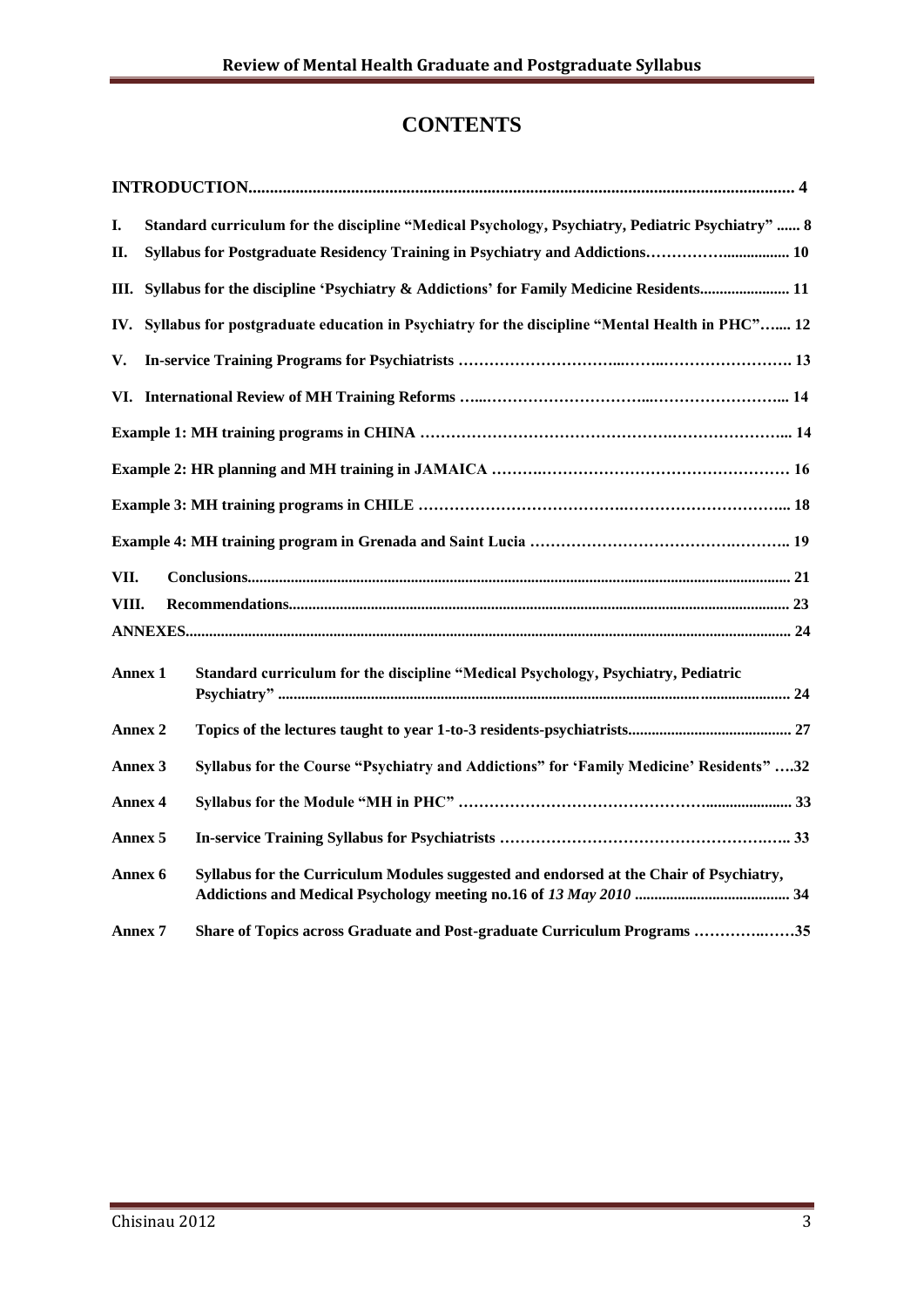#### **INTRODUCTION**

Education and training of staff in mental health shall obviously be aligned with the human resources planning objectives (Green, 1999). Training aims at meeting the mental health needs of a society by training the health workers specialized in mental health and competent to deliver care in a way that is in line with the human resources planning and policy objectives (Boelen and other, 1995). It requires coordination and developing aligned policies across the mental health service delivery sector and the training sector (WHO, 1995). The key professional education facilities shall actively participate in providing MH care services in each of its facilities (community, residential and hospital care).

There is a higher risk of major discrepancy between academia, education, professional training, real life and daily routine during rapid transformation of the MH system. Under such circumstance, more attention should be paid to links between the training and service delivery facilities. To wrap up, one may say that there should be an open and constructive partnership between the planning specialists and trainers. The layout of training courses shall draw upon the target skills required of health workers to deliver MH services.

Therefore, the WHO mix of services pyramid is used in this paper (Figure 1) as a framework to discuss education and training of human resources. Training shall be closely linked to the service delivery level, functions and competencies required for service provision. Each level of the service delivery pyramid provides for $\cdot$ :



**WHO Optimal Mix of Services Pyramid for MH Services**

*Fig.1. WHO Optimal Mix of Services Pyramid for MH Services*

1 Integrating MH care into PHC – a global overview; WHO; WONCA; 2006

**.**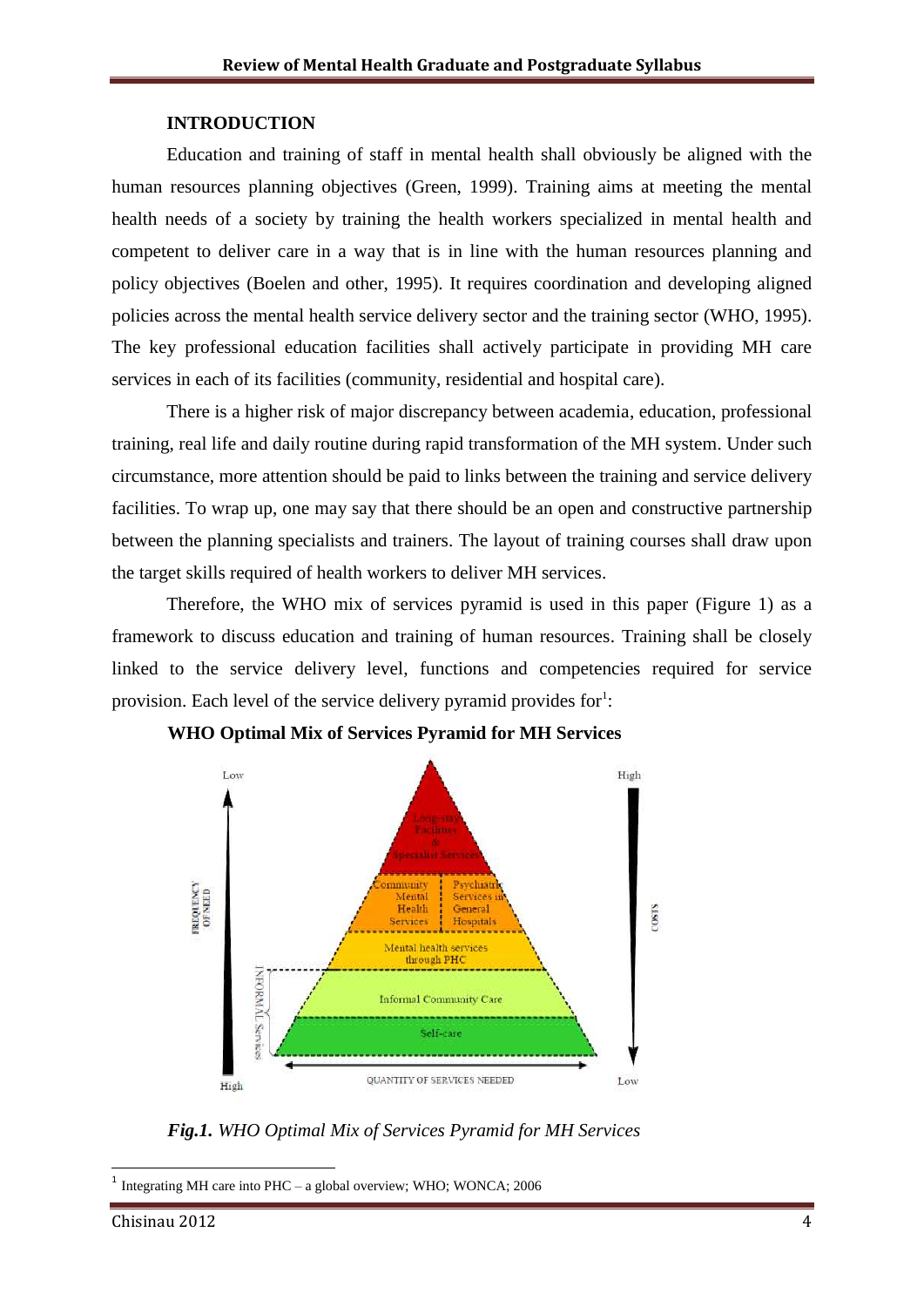- *Functions* of the health care delivery level,
- *Competencies* required of various professionals and MH practitioners
- *Examples* of training programs, teaching strategies and useful resources.

Human resources (HR) are the most valuable assets within the MH services. The latter are based on the competences and motivation of its staff in promoting MH, preventing health conditions and providing services to care for the mentally ill. In many of the MH services the lion's share of recurrent annual budget is spent on staff and payroll. Nevertheless, often time there are significant challenges in HR planning and training in the MH care delivery system.

Countries have to adopt several courses of actions in order to overcome such challenges:

- An adequate **HR policy** for MH shall be developed to provide for a coherent framework for HR development;
- The policy shall be directly **linked to HR planning** together with health program managers and training facilities;
- There is need for a systemic **method** to compute the required number of staff specialized in MH and set forth the mix of skills required in such a facility;
- There is need for **adequate management strategies** to run, motivate, recruit, scale up and uphold the staff, which is often scanty;
- **Training** of MH staff shall be reviewed and strengthened in line with evidencebased practices and people"s MH needs;
- Once the staff is already skilled, one has to develop **education, training and inservice oversight** in order to ensure the highest possible quality of care to meet the needs of customers.

From a HR standpoint, such changes bring about significant implications. One has to: shift staff from hospitals to community-based services; develop a new mix of community work competencies for staff and focus on recovery and rehab in hospital facilities; training more workers (for community care and PHC) in MH, as well as changing the associated training models in line with the new evidence based care.

Moreover, mental disorders and physical health conditions are strongly cross-related and are often influencing each other. It also has multiple HR ramifications, such as: the general staff from the health sector requires training in basic skills for MH, the purpose of which was to identify mental disorders, to provide basic care and to refer complex cases to specialized services; likewise, MH specialists shall be equipped to work together with general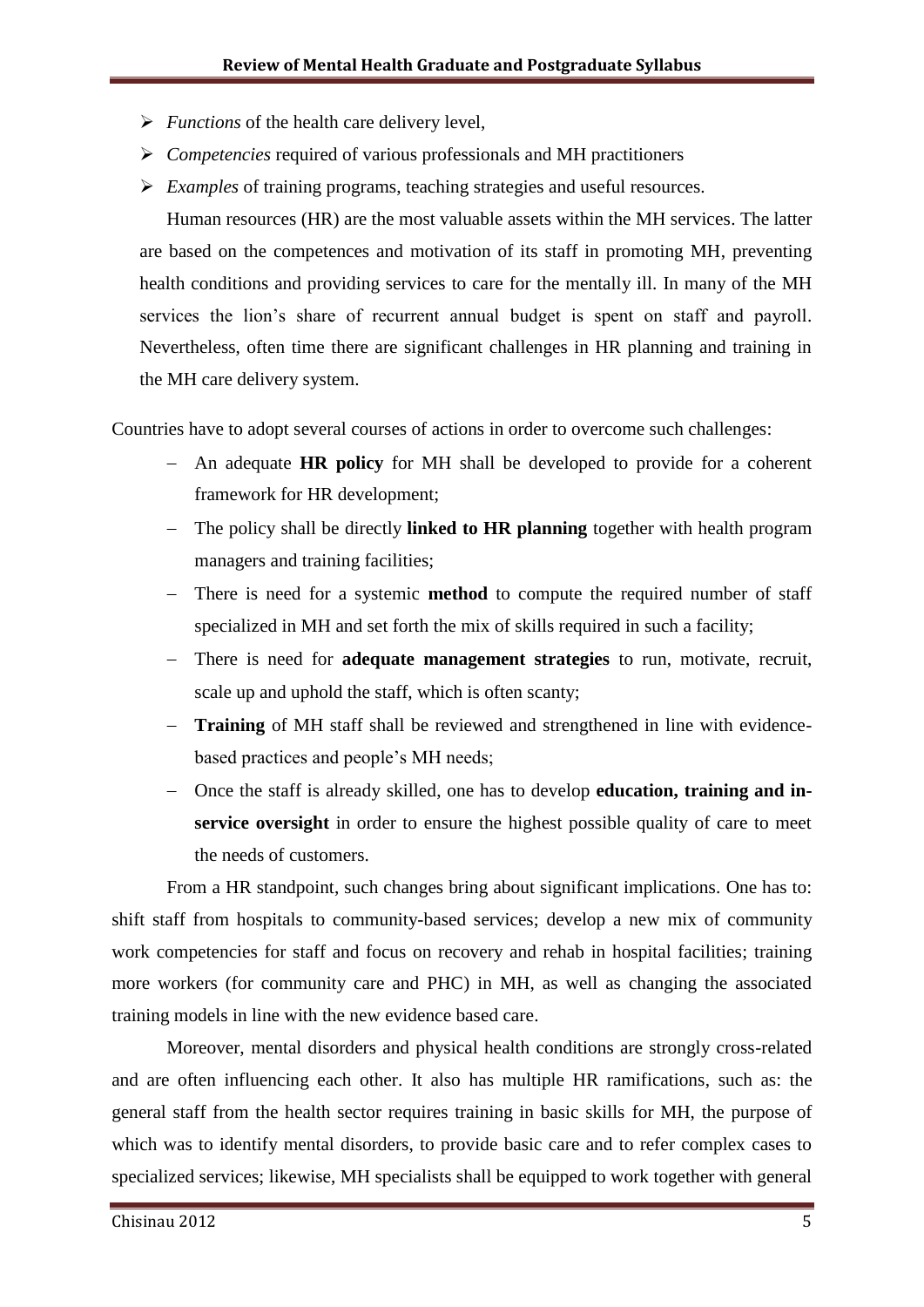health care professionals and provide support and oversight.

Developing labor force specialized in MH requires coordination across several professional and non-professional disciplines. Teamwork is a core competence required for all categories of MH workers. Personnel shall be able to perform:

- In a wide variety of communities, residential and inpatient facilities;
- Across facilities, cross-linking service users with a wide array of statutory services or of any other nature;
- Under a variety of procurement and service delivery modes;
- In multidisciplinary teams consisting of several agencies;
- Beyond certain service delivery levels (e.g., upholding the link between PHC and specialized services);
- In a way that is conducive to competencies and motivation, even when facing a wide array of challenges and competition.

In-service training and education (ISTE) works in the best interest of MH and staff alike. For the services as a whole, it makes sure that the care being provided is in line with the latest trends in the area, based on the evidence of most efficient interventions. When it comes to the staff, one has to make sure that their work is rewarding and that it provides career growth opportunities all throughout the path. In-service education is a cornerstone of continuously building one"s hands-on skills and of ensuring a balance between the quality of care and patient safety.

Changing and improving one"s knowledge in MH requires of MH workers to progressively learn more as compared to their baseline knowledge at the time of graduation. This knowledge gap started to deepen with new interventions for MH patient assessment, treatment and management emerging. This discrepancy shall further worsen unless the training will be in line with one's qualifications: people tend to forget what they learnt in the first place and there is a growing gap of retaining the information they learnt.

The combination of knowledge and information retention discrepancy is conducive to a growing gap in one"s body of knowledge and skills. In-service training and education is the most efficient way to fill in this gap.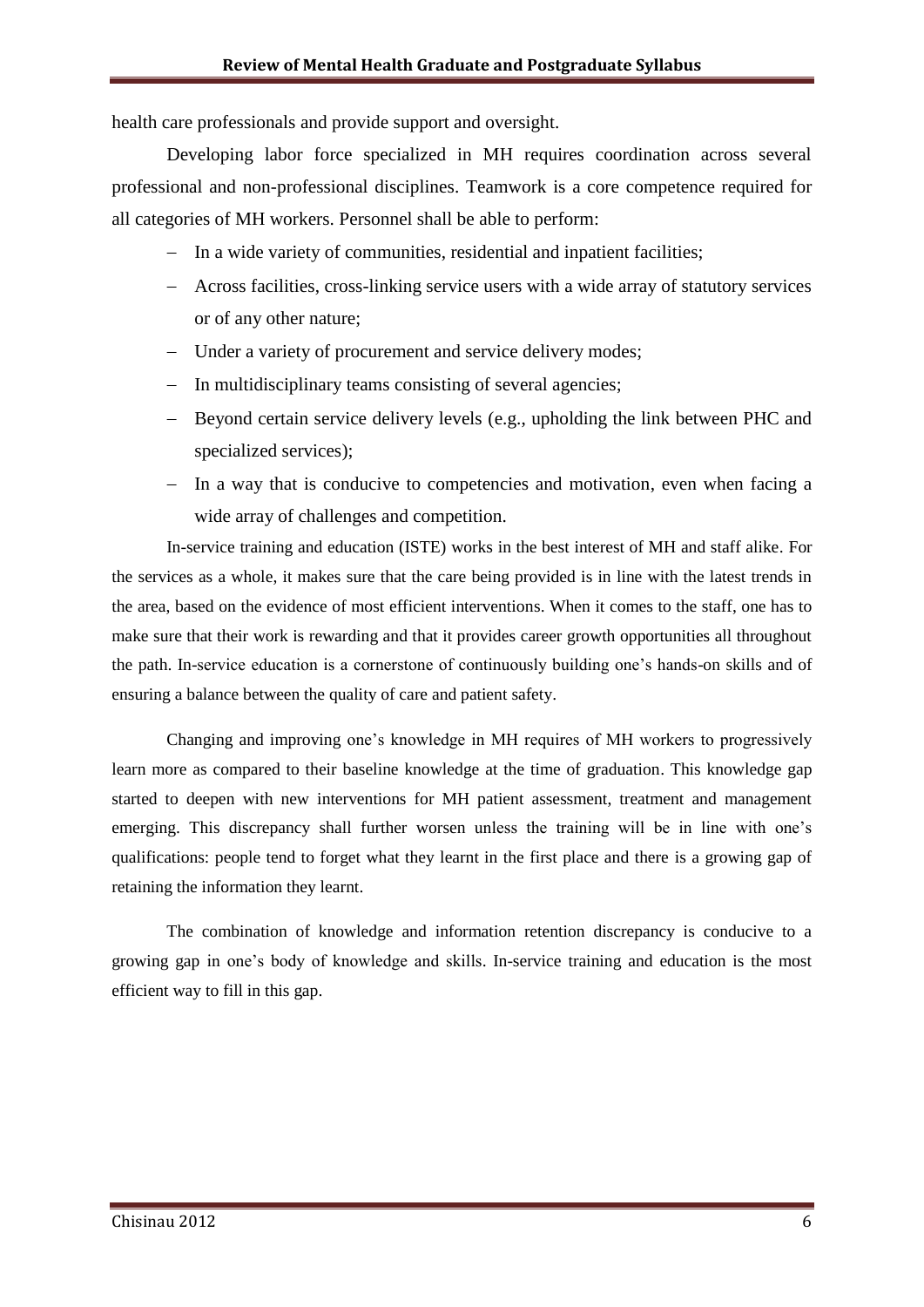#### **I. Standard curriculum for the discipline "Medical Psychology, Psychiatry, and Pediatric Psychiatry"**

Psychiatry has a special place among all medical disciplines, given the significant morbidity owing to mental disorders and the high disabling potential they pose. At the same time, it is well recognized that the nervous system is virtually involved in the development of any somatic condition, so that about 80% of conditions were acknowledged as psychosomatic disorders. In turn, somatic conditions cause various mental disorders, resulting in a wide array of psychosomatic syndromes. Knowing the basics of psychiatry is critical for all physicians.

One has to thoroughly know how mental disorders develop, their clinical features and evolution, how to prevent and treat those today. Having been adequately trained in psychiatry will help general medicine physicians to correctly evaluate the various mental disorders. This goes beyond merely making an early diagnosis, prevention of disease and of potential complications, but also ascertaining the basic mechanisms in the pathogenesis of mental disorders.

The standard curriculum for the **discipline "Medical Psychology, Psychiatry, and Pediatric Psychiatry"** is for the sixth-year medical students of the general medicine track of the Medicine and Pharmacy State University (MPSU) "Nicolae Testemitanu". It has a relatively new syllabus that was endorsed in 2009 and is in line with the MPSU curriculum and is taught as follows: 89 academic hours, of which 24 hours in courses, and 65 hours – hands-on practice (Annex 1 "Standard Curriculum for the Discipline "Medical Psychology, Psychiatry, and Pediatric Psychiatry").

The topics raised by the courses of lectures include methods of psychological assessments, key elements of semiological orientation, symptom and signs, presentation of new methods and techniques for a mentally ill patient examination. Moreover, it also reflects the most important and burning issues in psychiatry in terms of etiology, classification, pathogenesis, clinical features, diagnosis, including differential, treatment and prevention of diseases. The courses provide for the presentation of patients with such conditions.

 Pursuant to the standard curriculum, hands-on courses are meant to discuss the above topics, while testing the student knowledge gained during courses, along with textbook self-studying, methodological recommendations, and any optional home readings. The clinical assessment of a patient and apprehending psychiatric assessment methods are paramount. When debating the patients they examined, consideration will be given to the results of additional investigations (craniograms, EEG, CAT and MRI scans etc.), as well as to issues related to assessing one"s medical disability, forensic expert opinion on one"s mental status, ascertaining if one is military fit etc. Emphasis is put on a student"s work one-on-one with patients. All lectures and hands-on courses are to be carried out in the PHCF Clinical Psychiatric Hospital subordinate to the MOH.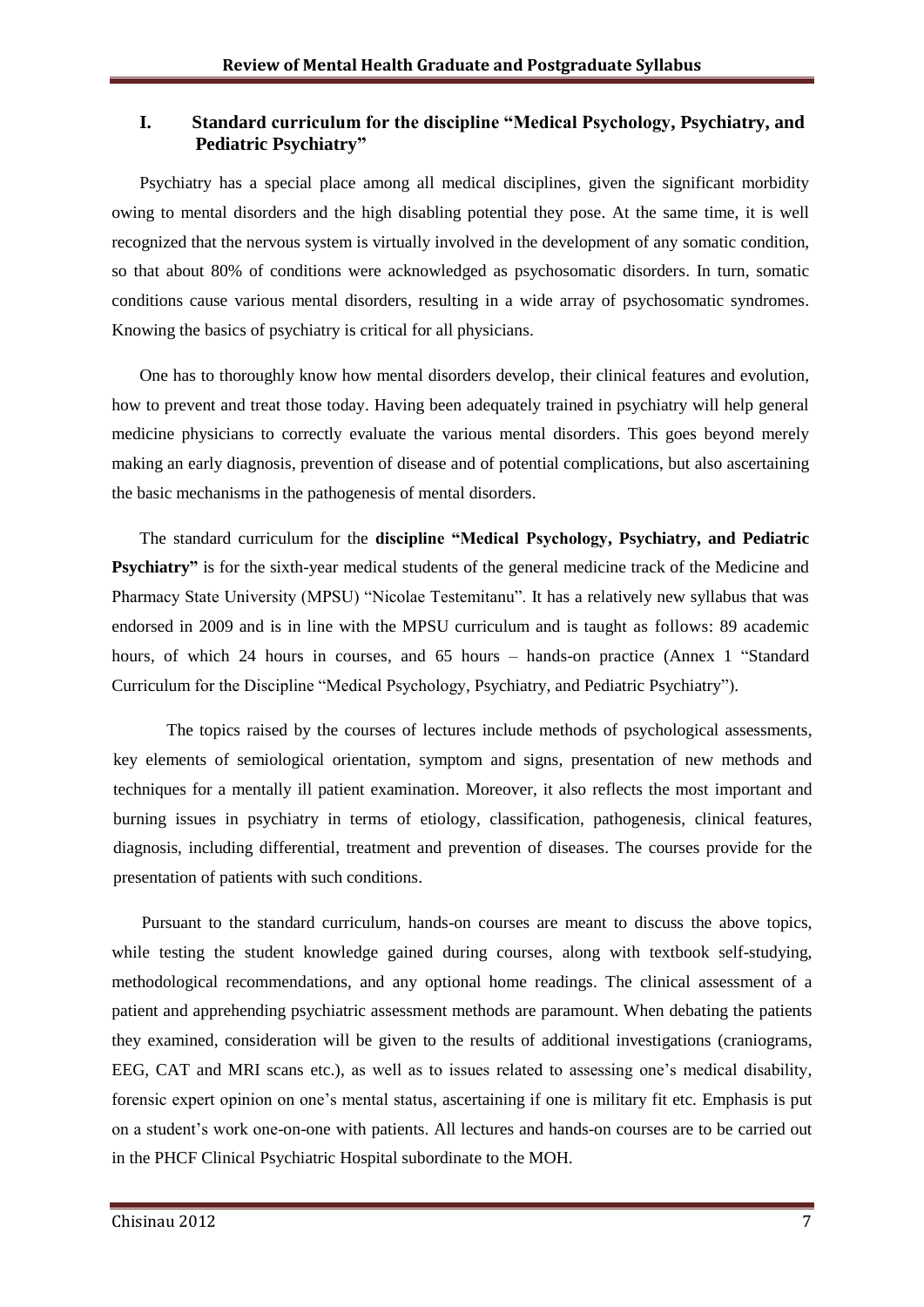- All of the above underpin the following objectives for the medicine track:
	- 1. In-depth knowledge of general psychopathology and clinical manifestations of mental disorders;
	- 2. Learning key treatment approaches and how to provide emergency psychiatric care;
	- 3. Learning how to set up, follow up and transport patients, specific features in children and the elderly;
	- 4. Details of a psychiatric examination, outpatient chart review and clinical observation file;
	- 5. Apprehending hands-on practices and cooperation with the mentally ill in order to identify pathological signs and follow-up;
	- 6. Adequate review of the additional investigation results;
	- 7. Setting a clinical diagnosis of the commonest mental disorders occurring in one"s clinical practice, thus making it possible to start up adequate treatment and efficient prevention measures.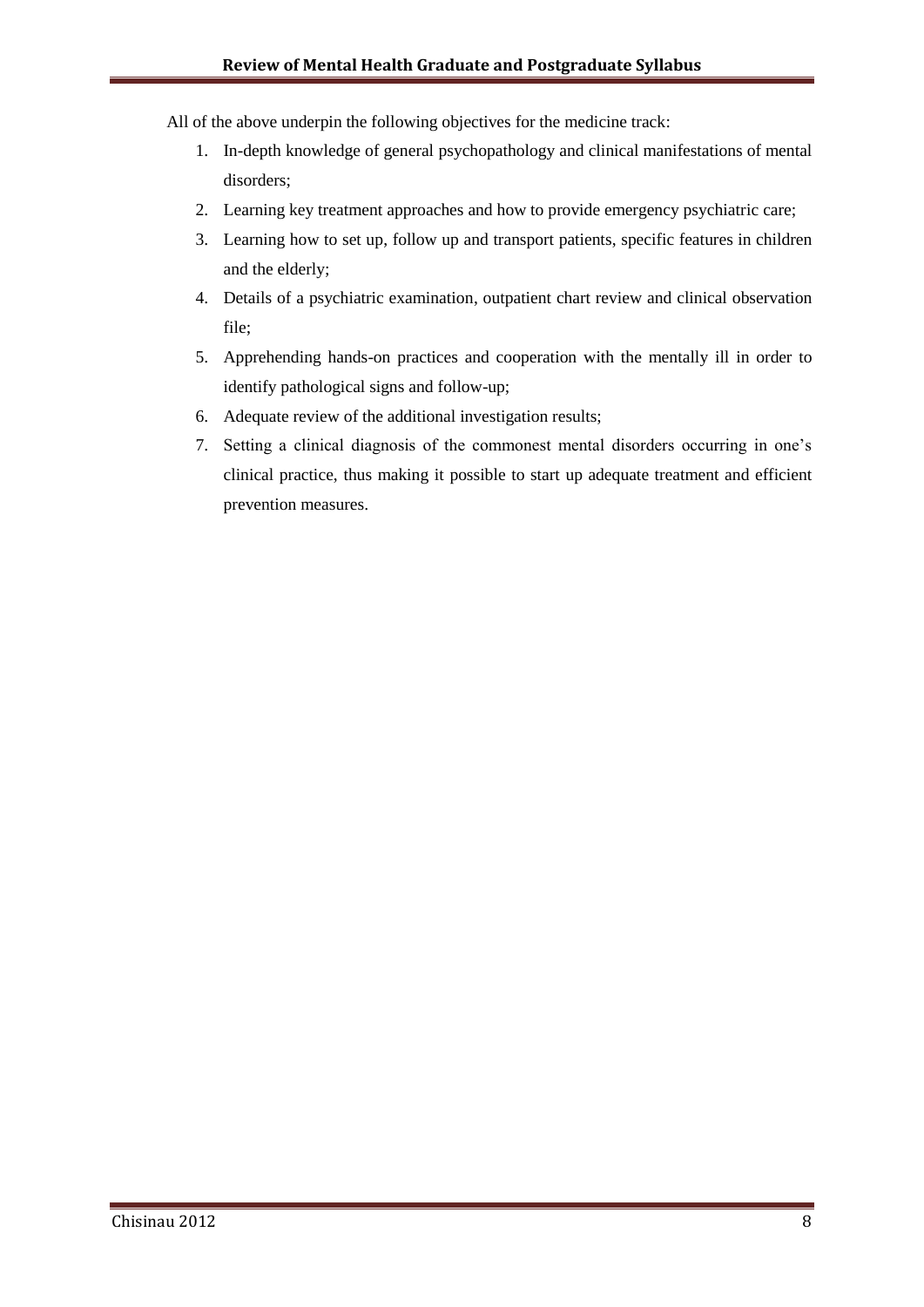# **II. Syllabus for Postgraduate Residency Training in PSYCHIATRY and SUBSTANCE ABUSE (ADDICTIONS)**

The curriculum and syllabus for the three-year residency training in psychiatry and drug addiction were developed in 2003, being subsequently updated by the Methodological Specialized Committee "Neurology, Neurosurgery, Psychiatry, Drug Addiction, Medical Psychology, Neuropediatrics and Traditional Medicine" in 2009. Residency courses consist of lectures and hands-on courses in core modules of psychiatry and associated modules, such as neurology, endocrinology, internal medicine, anesthesiology and resuscitation, clinical pharmacology, public health and management.

Year I includes 260 hours of lectures, year  $II - 234$  academic hours, and year III – 203 hours. Therefore, the psychiatry course lasts  $697$  hours + 80 hours in associated modules. Courses for year I-II-III residents tally up to 873 hours on psychiatry topics, and 52 hours – on associated modules. Hands-on courses for psychiatry residence sum up 925 academic hours. A full residency course lasts 1,702 hours, including 777 hours as lectures, and 925 hours as hands-on clinical practice (Annex 2).

By and large, year-I residents study psycho-pathology and psychiatric syndromes, nosology and taxonomies (ICD-10 and DSM IV TR), classification and clinical picture of schizophrenia, mood disorders, classification and clinical features of neuroses, somatoform conditions, classification and features of seizures and epileptic psychoses, and mental health emergencies. Likewise, the course of lectures for year-1 residents includes initiation into psychopharmacology.

The trainings courses for year-2 residents include topics, such as forensic psychiatry, simulations and forensic expert opinion on one"s mental status, classification of organic mental disorders, dementia, endocrinopathies, mental disorders in infectious diseases, climate-related somatic conditions in involution and senescence. This is the year to study the treatment in gerontology, mental retardation and forensic psychiatric expert opinion and military fit assessments.

Year-III residents study personality and conduct disorders in adults, conduct and emotional disorders with onset in childhood and adolescence, affective disorders, differential diagnosis between various mental conditions, work ability expertise in mentally ill, military fit and psychiatric expertise, child and adolescent psychology, and medical psychology.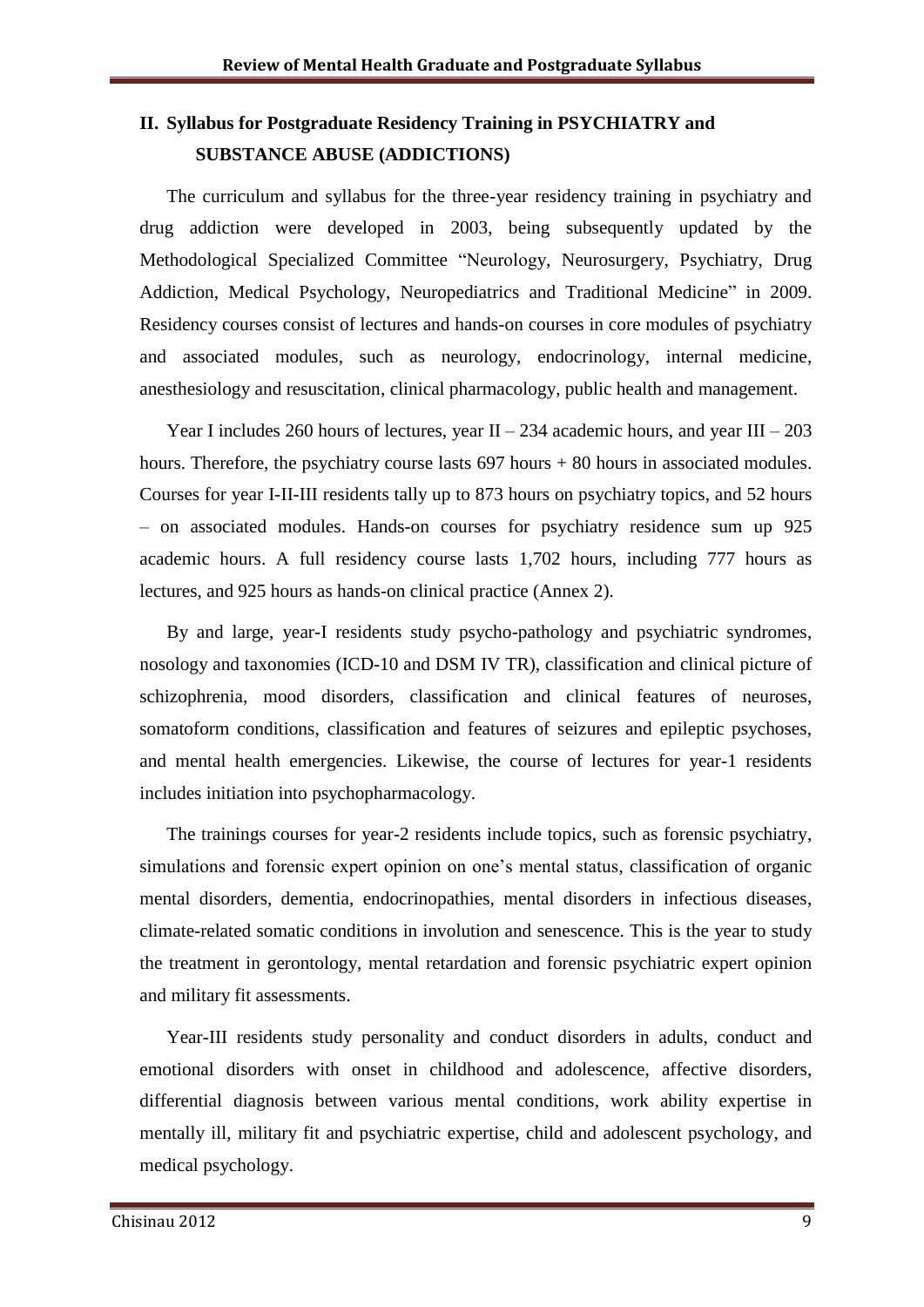# **III. Syllabus for the discipline PSYCHIATRY and ADDICTIONS for Family Medicine Residents**

The MPSU Chair of Psychiatry, Addictions and Medical Psychology developed and endorsed a module on "Psychiatry and Addictions" for the Family Medicine residency students in 2009. This is a training course linked to the "Family Medicine" discipline for year-II residents, but it is optional. Over the last three years, there were no requests lodged with the MPSU chair by the family medicine residents for this module.

The length of this module is 36 academic hours, including 14 hours of lectures, 18 hours of hands-on lectures, 4 hours of seminars, and 36 hours of additional hands-on practice. This associated module has 72 hours in all (Annex 3). The course covers the following topics: semiology of mental disorders, endogenous psychoses, schizophrenia, bipolar disorders, personality and conduct disorders in adults, somatoform conditions, stress-related neurotic disorders, conduct and emotional disorders with childhood onset, psychiatric emergencies, alcohol intake related mental and conduct disorders, psychoactive substance abuse related mental and conduct disorders, principles of treatment of mental disorders, cerebral lesion and impairment related mental and conduct disorders, infectious diseases related psychoses in adults and children, classification, clinical features, treatment, psychogenic conditions (reactive psychoses).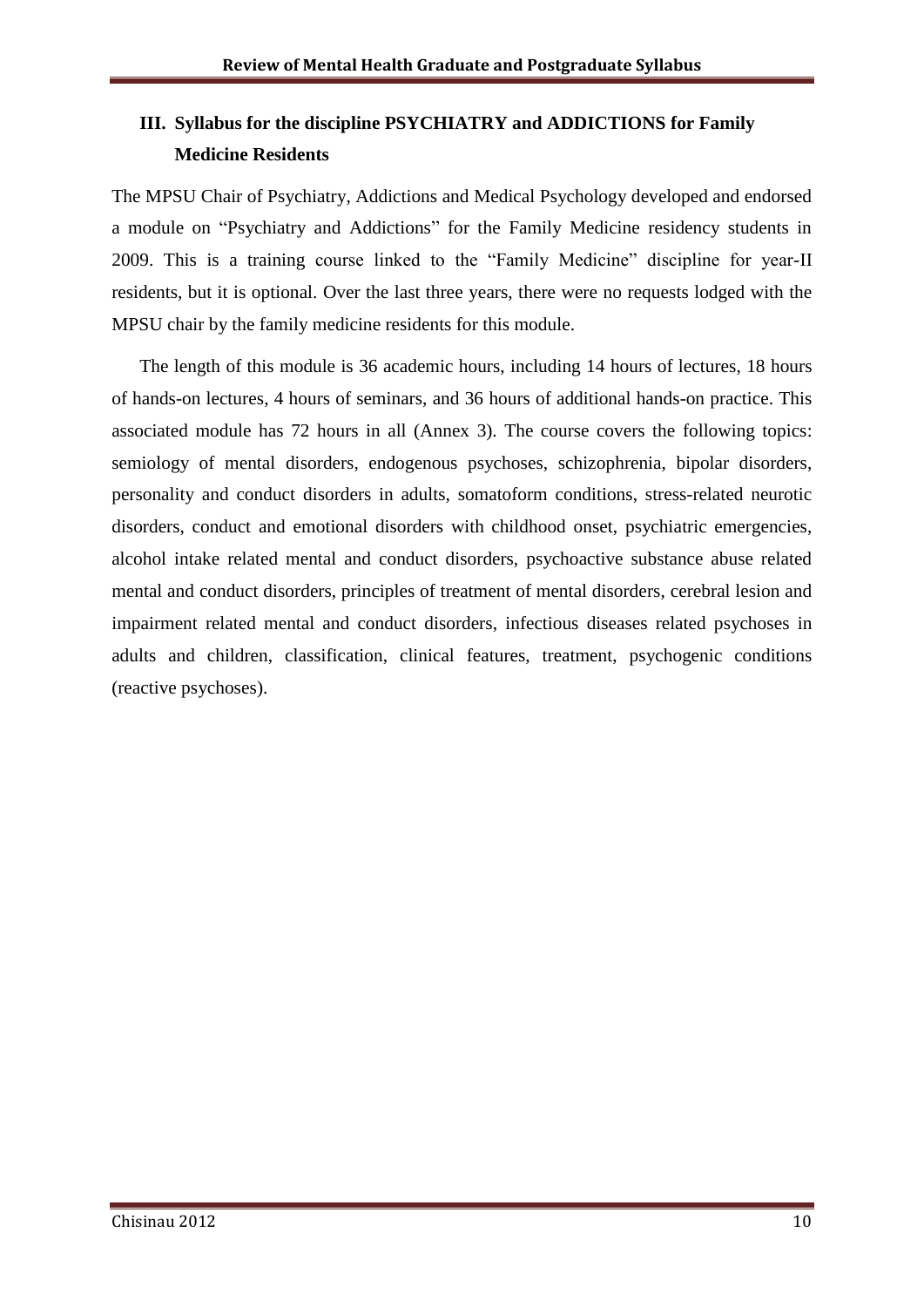# **IV. Syllabus for postgraduate education in Psychiatry for the discipline "Mental Health in Primary Healthcare"**

This curriculum module was developed and endorsed by the Methodological Specialized Committee "Neurology, Neurosurgery, Psychiatry, Drug Addiction, Medical Psychology, Neuropediatrics and Traditional Medicine" in 2007. The syllabus for the module "Mental Health in Primary Healthcare" lasts 0.5 months, i.e. 2 weeks, and it has 78 academic hours overall as an optional course (Annex 4). The syllabus consists of 20 hours of lectures covering the following topics: psychiatric semiology, schizophrenia, affective psychoses, neurotic disorders, personality and conduct disorders, somatoform conditions, psychiatric emergencies, psychoactive substance abuse related mental and conduct disorders, principles of the treatment of mental conditions. The clinical course consists of 34 hours, making it possible for physicians to visit psychiatric wards, to see patients with various conditions and get acquainted with the specific nature of the psychiatric patient charts. There are 24 hours planned for seminars, including 7 hours for examination.

Having endorsed this curriculum module by the MPSU Chair of Psychiatry, Addictions and Medical Psychology, there were only two training sessions organized. Since 2009 the MPSU chair got no requests for this family medicine retraining module.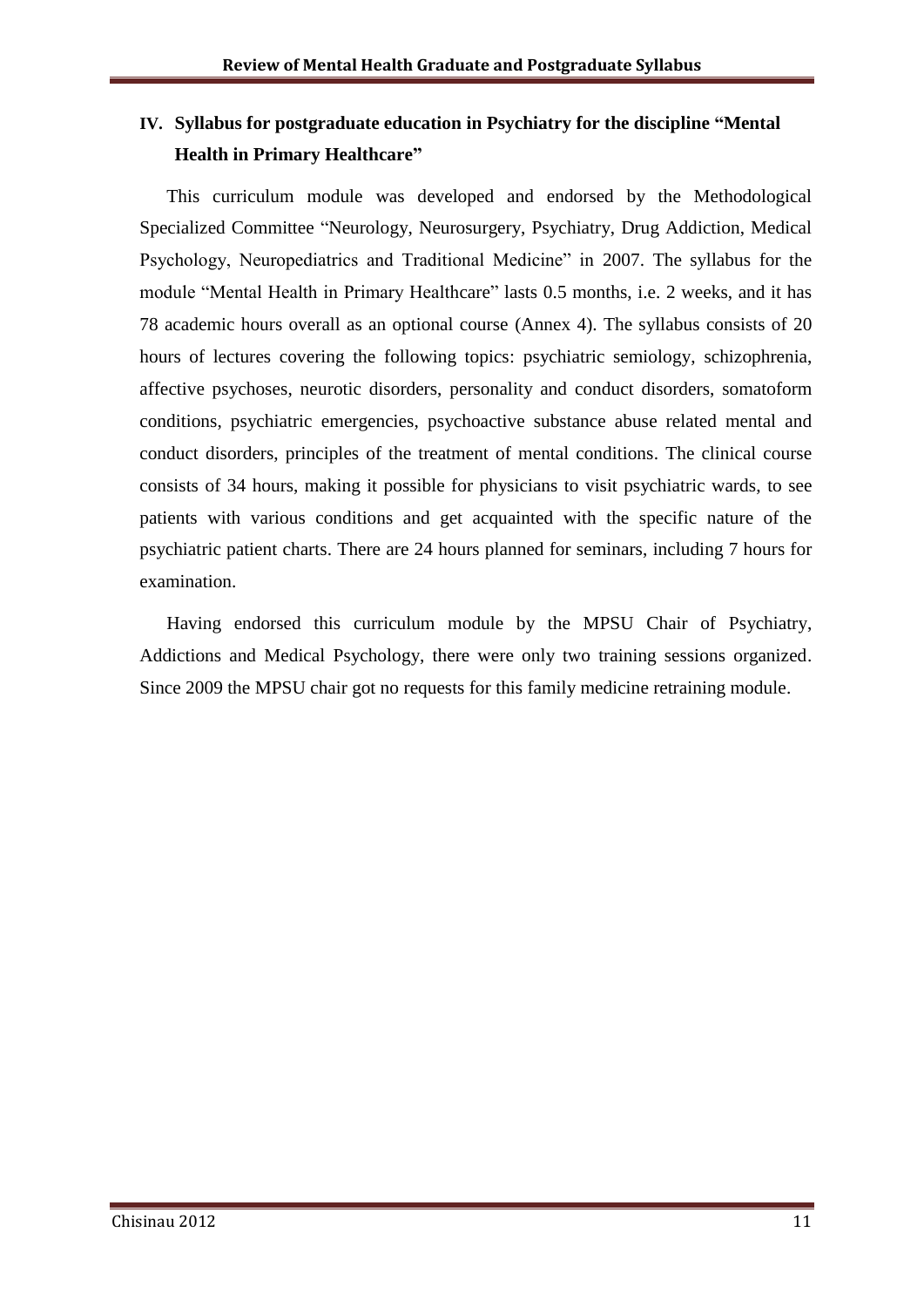#### **V. In-service Training Programs for Psychiatrists**

In Moldova the in-service training of psychiatrists is carried out by the MPSU Chair of Psychiatry, Addictions and Medical Psychology. Modules are planned on a yearly basis subject to demand. There are about ten modules organized on average each year, including two modules – out there in the regions, at the psychiatrists' workplace, i.e. CPH in Costiujeni and PH in Balti. All modules are 3 weeks long, i.e. 15 days of training, another module (psychosomatic disorders) has 7 days of training, whereas the module "Updates in Psychotherapy" for psychotherapists, psychiatrists and medical psychologists is 10 days long (Annex 5). In-service training modules for psychiatrists cover the following topics: modern approaches to treatment in psychiatry, neurotic personality and conduct disorders, pediatric psychiatry, psychoactive substance abuse related mental and conduct disorders, psychosomatic disorders, forensic psychiatry, clinical features, treatment and recovery within endogenous psychoses, current issues in psychotherapy, and updates in psychotherapy.

In 2010, The MPSU Chair of Psychiatry, Addictions and Medical Psychology had an attempt to raise the quality of knowledge of MH professionals by developing a curriculum within the framework of the Moldovan-Swiss project "Developing a System of Mental Health Services in Moldova (Community Center in Chisinau)", endorsed at the chair meeting no.16 of 13 May 2010. The topics covered in that curriculum showed the experience of developed countries in setting up community services. It was developed for academia training professionals in areas, such as: psychiatry, family medicine, MH managers. One may see the "Syllabus for the curriculum developed and endorsed by the Chair of Psychiatry, Addictions and Medical Psychology meeting no.16 of 13 May 2010" in Annex 6. The total length of additional topics is 30 hours:  $14$  – theory and  $16$  – practice. Annex 7 describes the distribution of topics in the graduate and postgraduate curricula as endorsed at the meeting on 13 May 2010.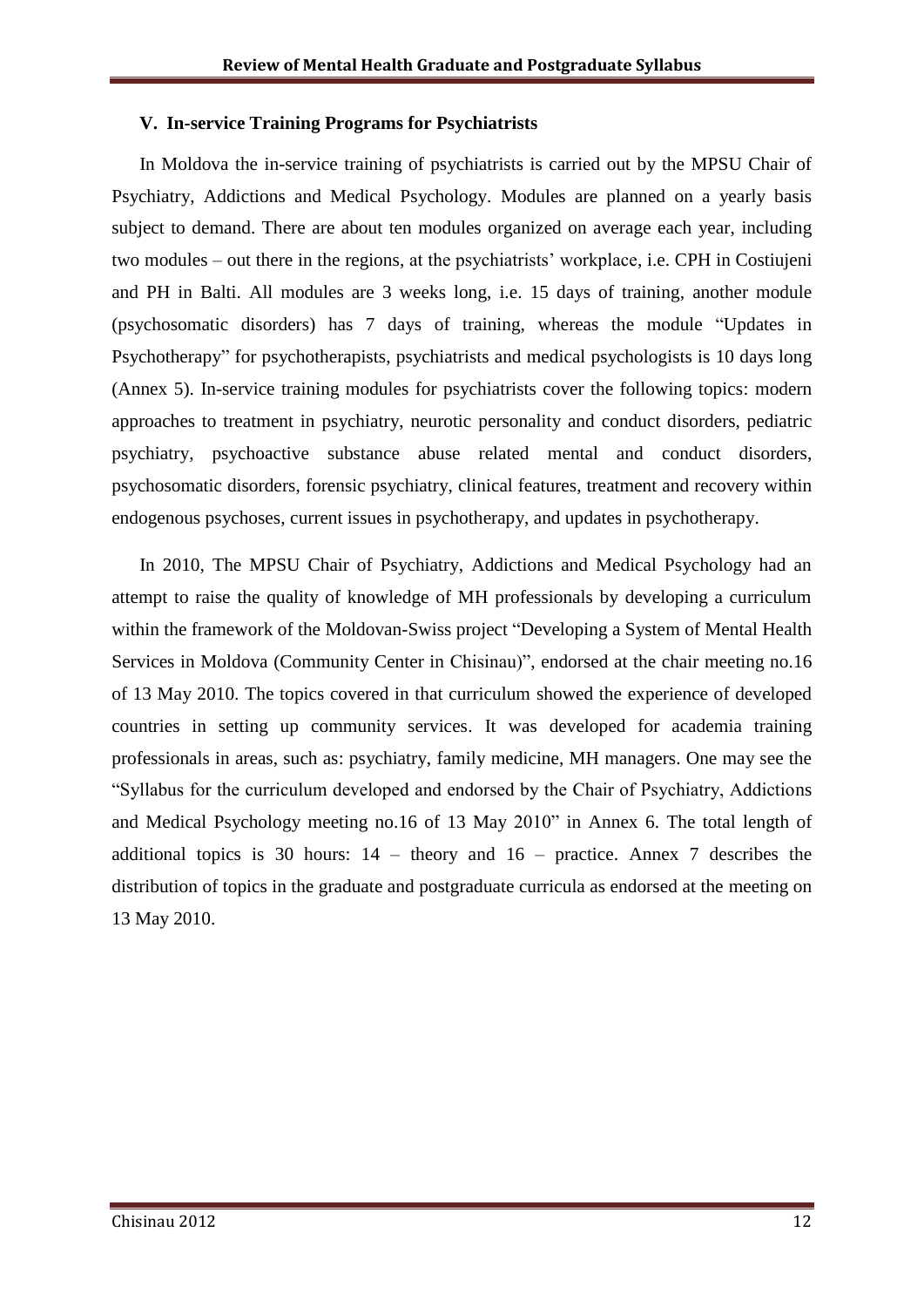#### **VI.International Review of MH Training Reforms**

#### **Example 1 MH training programs in CHINA**

The Department for Health Management of the Ministry of Health of China has been in charge of MH care layout before 1998. That department was mostly responsible for how healthcare facilities were organized and managed in the country and to a lesser extent – for control over morbidity. Starting in 1998, in order to develop MH care, the MH care system was transferred to the Department for Disease Control under the MOH.

There was a special task force set up within the MOH in 2000, which, having reviewed several studies, found out that lack of manpower was the key barrier to developing adequate MH care services for the 1.3 billion of Chinese. MOH set forth the following objectives:

(i) Beef up MH education for medical students. Intended purpose was to provide for a clearer concept of MH for about 100,000 medical graduates each year;

(ii) Beef up in-service education for 14,000 psychiatrists countrywide. In-service training shall aim upgrading to quality care and building the capacity to train other relevant workers in MH;

(iii) Provide MH education to the health professionals working in general hospitals. It purses the goal of bettering the diagnosis and treatment of mental disorders in general hospitals;

(iv) Provide basic knowledge in MH for primary and secondary school teachers to advocate for MH to school-age children;

(v) Provide MH education services to the staff working in prevention of outbreaks. There are plans to integrate MH in services coping with natural disasters;

(vi) Training of community clinicians to make MH care a key component of the community healthcare;

(vii) Provide for the training of obstetrical staff and pediatricians. It is planned that the latter shall provide mothers with information on MH along with physical health and shall encourage next generations to make use of MH services whenever needed.

The main challenge for accomplishing the above ambitious objectives is that continental China has only 14,000 professional psychiatrists and less than half of them are medical graduates. Moreover, the scarce MH resources are by and large concentrated in big cities. Therefore, training of trainers in MH is a priority.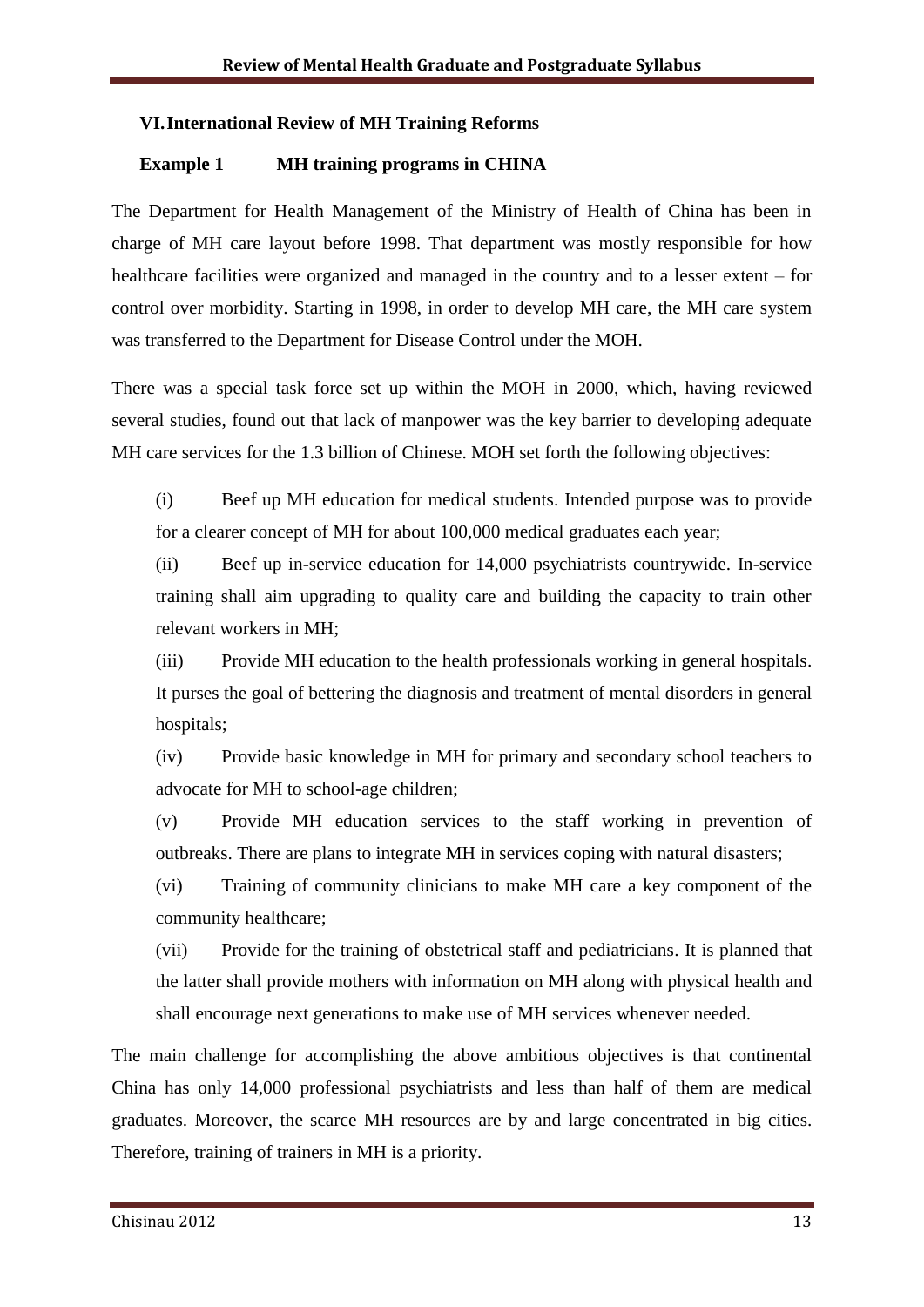Starting in 2000, the MOH launched a number of 5-year training programs to strengthen MH human resources in China:

 **"Planting Hope Project"** focusing on clinical psychiatry professors working in medical colleges in various parts of China. There have been 69 key professors in 30 provinces benefiting from TOT before 2004;

- $\checkmark$  Training of teaching staff from general hospitals;
- $\checkmark$  Training of primary and secondary school teachers.

The first four MH centers (MHC) in China were the top tier of training. Those have been working together to set the training objectives and teaching targets, each one of those providing training to 7-8 provinces. Those shall increase the number of trainings conducted each year and shall jointly oversee the training process. MOH is responsible for the general oversight and upholding the training standard through the aforesaid four MHC. Provincial MH facilities make tier two of the training system and are responsible for the education within any given province. Such double tier education networks have the advantage of maximizing the use of more skilled and experienced manpower from the top-tier MHC. The trained trainers shall get back to their provinces and take over the responsibility of MH advocacy and training of local MH staff working in psychiatric hospitals, general hospitals, community clinics and health education facilities. 2

#### **Example 2 HR planning and MH training in Jamaica**

There was a MH program put in place in Jamaica at the beginning of 1970s to replace the traditional psychiatric hospital model, which was built by the British colonial administration hundreds of years before. A limited number of community nurses specialized in psychiatry (hereinafter referred to as MH officers) and regional psychiatrists have been deployed around the island to set up and implement community MH services. Those MH professionals have been paid from the core budgets of the MH hospital. Thirty years later, despite implementing major administrative reforms that regionalized health service delivery, many of the MH positions still are covered by the MH hospital"s core budgets. Paradoxically, 10% of the MH hospital budget finances the community MH program on the island, despite these services providing care to over 90% of the patients with severe MH issues in the country. Despite some new MH positions being created within the regional health administrations, most of the

**.** 

<sup>&</sup>lt;sup>2</sup> MA Hong, deputy director, National Center for Mental Health, China, personal accounts, WHO source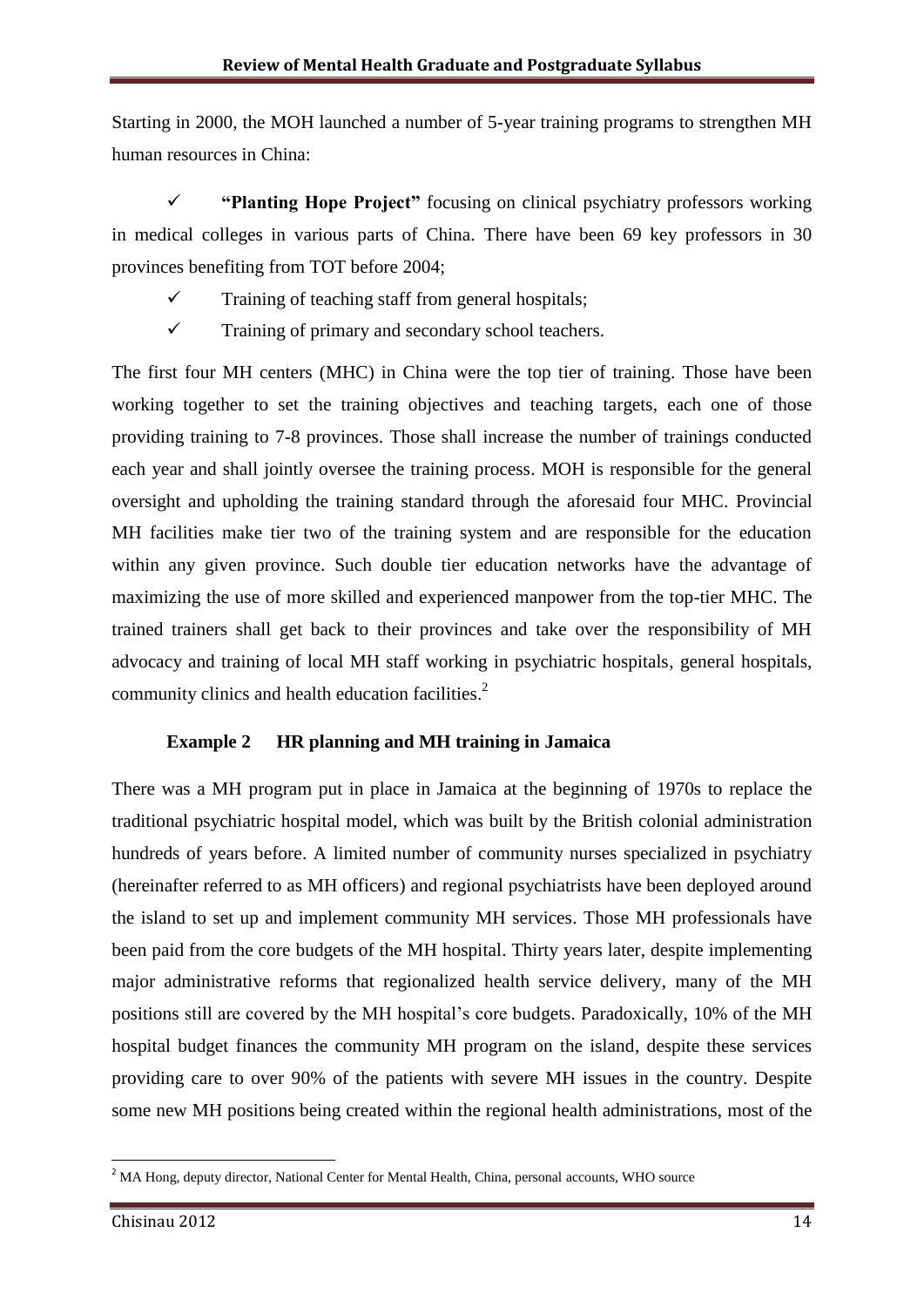MH budget goes to fund the only traditional MH hospital available. Notwithstanding the situation review and the specific strategic plan, ascertaining clearly this paradox and setting programs to change it, this inadequate budget system still hampers the development of MH services in the country.<sup>3</sup> Training in psychiatry for the university professionals and postgraduate psychiatrists was set up at the West Indies University (WIU), Mona, in 1965. A training and service module was created in 1972, reflecting the focus on community psychiatry prevailing at that time. Nevertheless, even at that point, there was some ideological dichotomy between the model used in the community psychiatry, based on the WIU training module, and the innovative approach of community MH services within the Government's MH services. The latter created clear-cut geographic coverage areas and interdicted the admission of patients from other geographic areas to the Bellevue Hospital – the only psychiatric hospital in the capital city of Kingston. University psychiatric services, on the other hand, continued to operate based on the model encouraging the referral of difficult patients to the psychiatric hospital, thus perpetuating the concept that made it dependant of the confinement settings of MH hospital among a whole generation of University graduates – physicians and psychiatrists. Thirty years later, this ideological dilemma led to uncomfortable contradiction in MH service development island-wide, as there was an operational discrepancy between the general medicine physicians and the MH professionals in the country. In an attempt to work this contradiction out, The Chair of Psychiatry of the WIU launched community psychiatric services in 2001, covering a certain geographic location and interdicting the referral of difficult patients to a psychiatric hospital. In order to have this happen, jointly with the WIU Hospital, there were administrative and budget planning processes initiated, along with staffing standards for the MH officers for three years starting in 2003. Nevertheless, the economic slowdown of 2003 has frozen all new positions, halting implementation and looking for alternative funds to make it operational. This readjustment process revealed administrative practices, in which current nurse staffing procedures in psychiatry bared little resemblance with the formal budget lines accepted for staffing under this Section.<sup>4</sup>

In order to meet the overwhelming community MH needs, the Chair of Psychiatry of

 $\overline{a}$ 

<sup>&</sup>lt;sup>3</sup> *WHO source*: Frederick Hickling, head of the Chair of Psychiatry, Department of Community Health and Psychiatry, University of West Indies, Kingston, Jamaica, personal accounts;

<sup>4</sup> *WHO source*: Frederick Hickling, head of the Chair of Psychiatry, Department of Community Health and Psychiatry, University of West Indies, Kingston, Jamaica, personal accounts;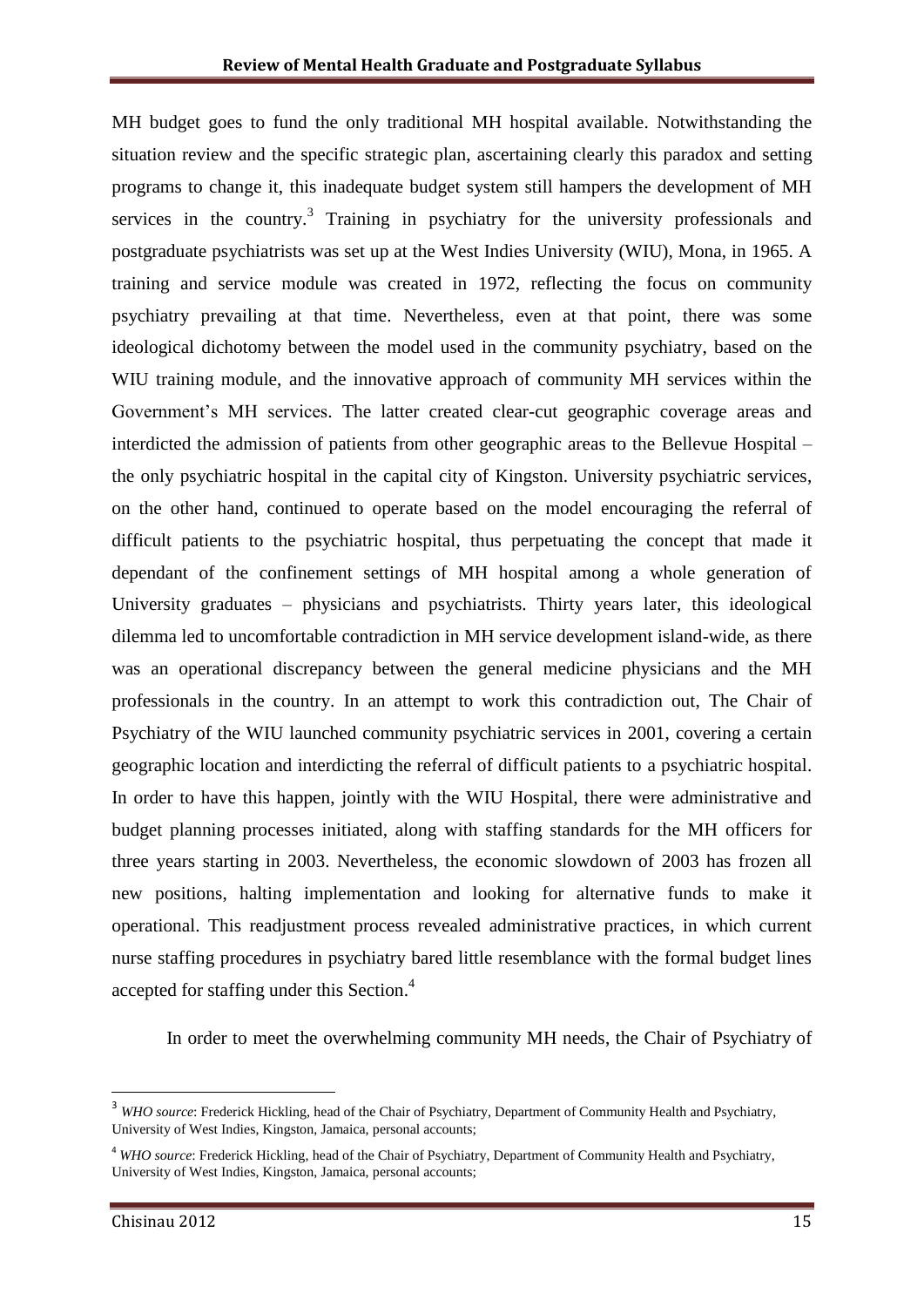the WIU sought grant financing for new community MH services to bypass current budget and planning procedures to bring in new staff for those programs. To that end, *there were two new programs set up to provide community psychotherapy services to children and adolescents in the inner communities of cities* devastated by violence. Other community initiatives have been planned for this approach, focusing on collaboration with international bodies for HR development.<sup>5</sup>

#### **Example 3 MH training programs in CHILE**

*1. Public Health master's degree program, MH specialty (University of Chile):* This two-year postgraduate training program for health professionals was funded by the Pan American Health Organization (PAHO) and the Ministry of Health (MOH) of Chile to support the implementation of a first National MH Policy and Plan (formulated back in 1992). The training program began in 1993 for a period of 4 years. It pursued the goal of training health professionals as leaders and managers of MH initiatives within the framework of the National MH Policy and Plan implementation. As many as 26 professionals have been trained overall (psychiatrists, psychologists, social workers and ergotherapists) – 4 to 8 people enrolled in this program each year. About 50% of trained professionals have been working in MH to enforce the policy and plan, 30% have been working in university centers contributing to the training of MH professionals, and 20% have been still working in the area they had been trained for. This program has proven useful for trainers in implementing the first National MH Policy and Plan, despite the low health professional retention rate in the public system<sup>6</sup>.

*2. Training of psychiatrists with focus on community care and local MH program management (University of Santiago):* This 3-year training course for physicians was funded by the MOH. It was meant to design a new model of psychiatric education adjusted to the needs set forth by the new policy for community care and decentralization. The program rolled since 1996, with 5 new students getting enrolled each year, tallying up to over 20 graduates overall. All trained psychiatrists operate within the public system that adopted the community approach, whereas most of them are running local programs. This program was successful in training psychiatrists focused on community care as per the new MH policy. There was a high retention rate reported for the public system at local level<sup>7</sup>.

1

<sup>5</sup> *WHO source*: Peter Lindley, director a.i., Hands-on Training & Development, MH Center in Sainsbury, UK, personal accounts;

<sup>6</sup> *WHO source*: Alberto Minoletti, MOH, Santiago, Chile, personal accounts;

<sup>7</sup> *WHO source*: Alberto Minoletti, director, MH Unit, MOH, Chile, personal accounts;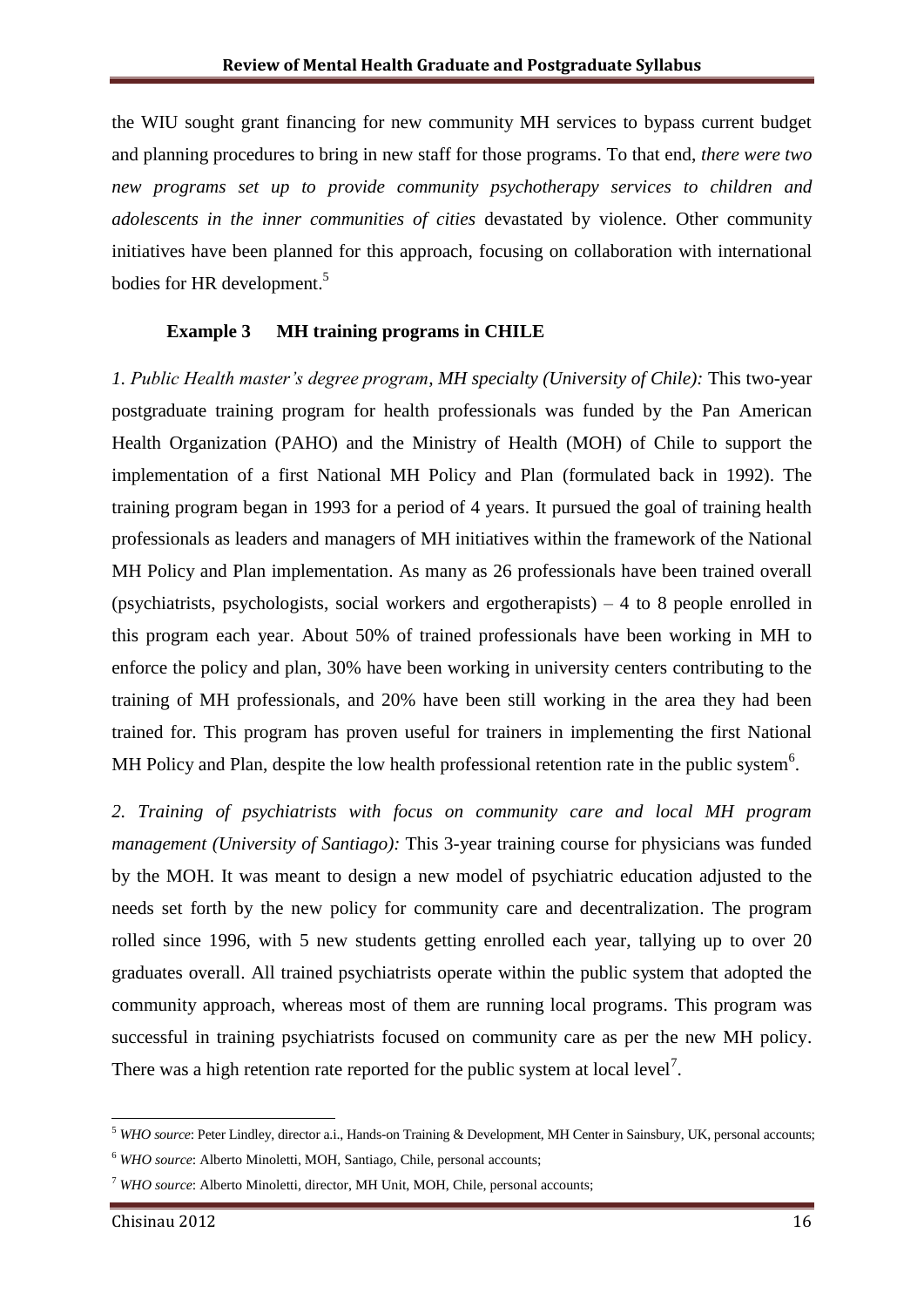#### **Example 4 MH training programs in Grenada and Saint Lucia**

The Chair of Psychiatry of the University of Dalhousie (Canada) was actively involved in this initiative in the Caribbean, the main purpose of which was to heighten the development of MH care. It consisted of training programs for acute psychiatric care for the psychiatry nurses from Saint Kitts and Nevis, and acute psychiatric emergencies for the health professionals from Trinidad. Those actions were in line with the PAHO strategies based on the "Psychiatric Care Change Initiative" designed in the 1990s, as outlined in the PAHO Board of Directors resolution on MH (CD43.R10). More recently, the MH Division of the PAHO got the statement of the Caribbean Nations MOH that MH was a priority for the region, in particular focusing on MH training for physicians, MH legal framework and health system reforms.

**MH Training Project:** The Chair of Psychiatry of Dalhousie designed an innovative model for MH training for health professionals. This model was further developed to support a national MH care strategy and advocate for integrating MH services into PHC with support from existing health services and healthcare providers. The strategy aims at building skillsbased MH services to meet the needs of the health system, community and patients alike. The model shall provide for further development of such skills and care delivery based on a body of data / evidence to build up over time and which is to be embedded into the health system to ensure sustainability and capacity building.

The traditional models of education based on health professionals and run within institutional settings are expensive, time-consuming and are designed specifically to meet the MH needs of a defined population. Moreover, those are usually not integrated into local healthcare systems and are not harnessing the use of HR available in healthcare. The mode designed by the Chair of Psychiatry of the University of Dalhousie is based on the needs of a defined population, is competency-based and is integrated into the health care system, while being sustainable at local level. This model is efficient from an economic standpoint and may be developed, delivered and rapidly integrated into the health system"s existing infrastructure. The training model was built as a collaborative effort between the Chair of Psychiatry Dalhousie, MH Division of the PAHO and the Caribbean Project Coordinator (CPC), Barbados, in order to develop, deliver and assess a competency-based training program for MH care for the health professionals from Grenada and Saint Lucia.

This pilot project had the following objectives: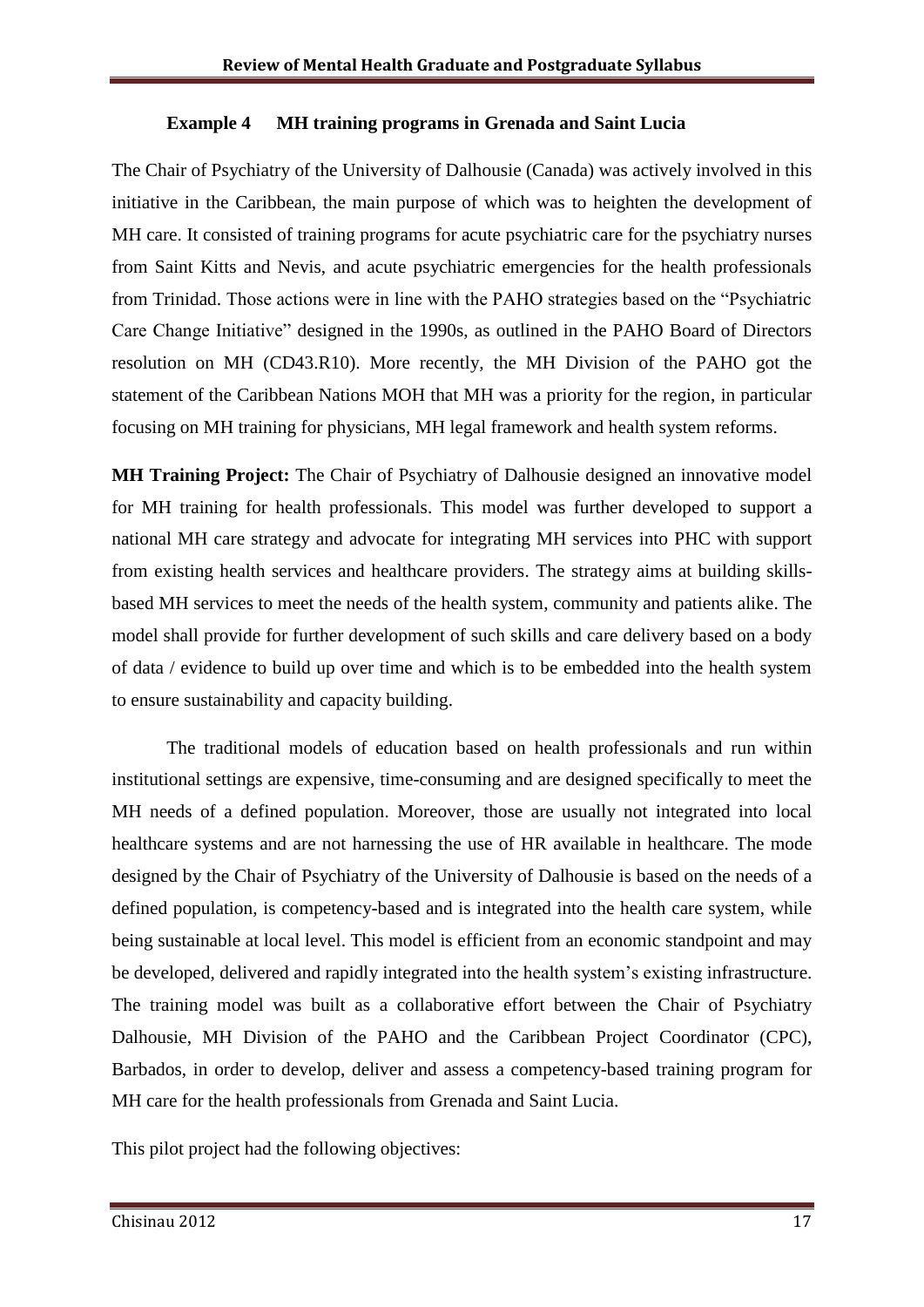(i) Design and deliver two specific MH training modules for the training teams – one – for Grenada and one – for Saint Lucia. Modules were selected by the national policy makers based on the priorities identified during needs assessment;

(ii) Assess the competency of the training teams to deliver such modules for the health workers in the region.

Two training teams (one per country) made up of four-to-five people each were identified by each of the two countries to benefit from the training in two modules designed by Dalhousie University educators based on the "training of trainers" module. The training modules were delivered in Grenada for both teams from Grenada and Saint Lucia. Following the training session, each of the trained teams was evaluated in its own country in terms of delivering the program to the individuals selected in a territorial health care area. The baseline assessment shows that the pilot program was efficient in heightening the competencies of both groups of trainers and health professionals trained by those trainers $8$ .

**.** 

<sup>8</sup> *WHO source*: Kutcher, associate dean, University of Dalhousie, Halifax, Canada, and Jose-Miguel Caldas De Almeida, regional MH program coordinator, WHO/PAHO, Washington DC, USA, personal accounts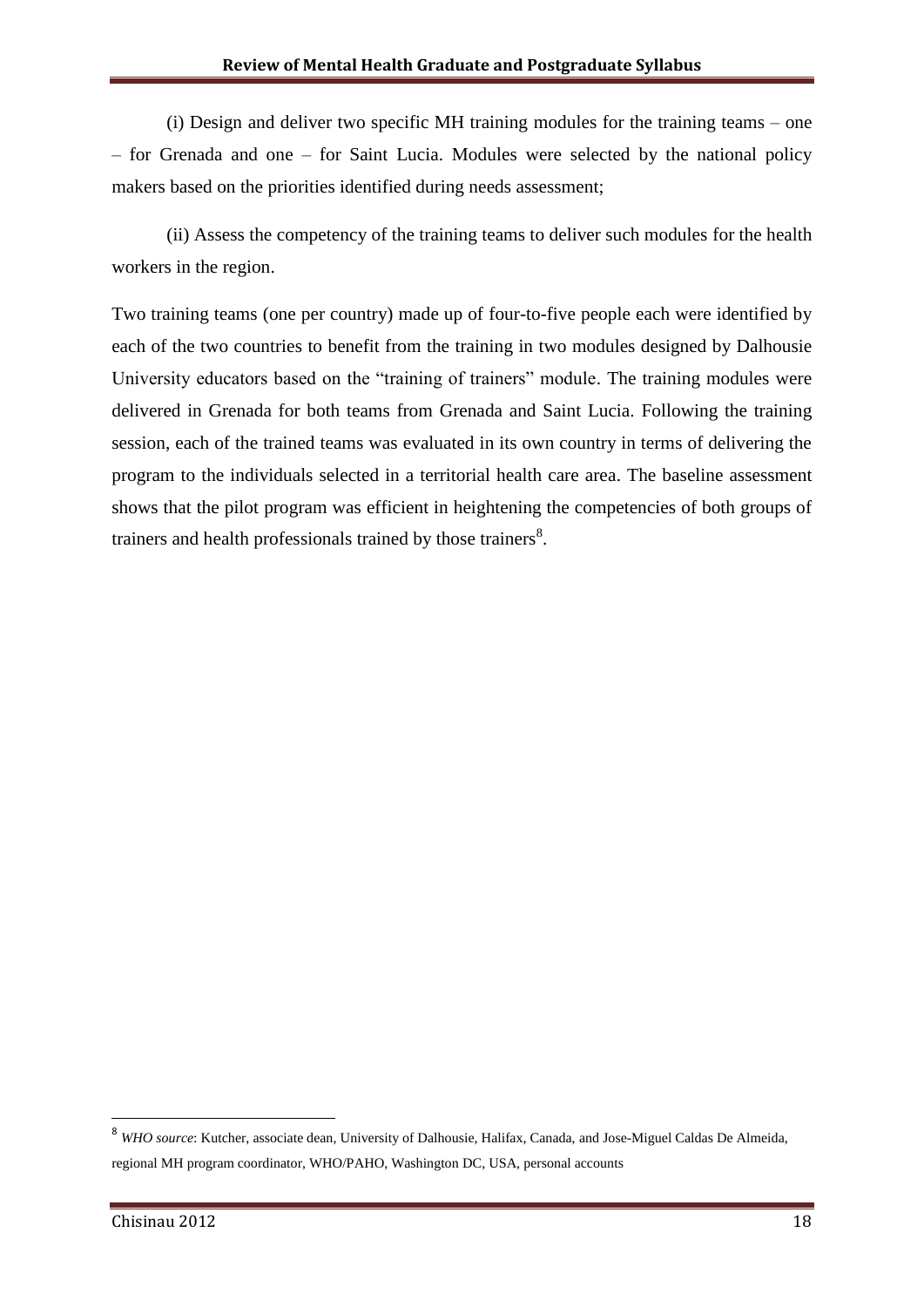#### **CONCLUSIONS**

- 1. The *standard curriculum for students* for the discipline "Medical Psychology, Psychiatry and Pediatric Psychiatry" is studied during year VI of the General Medicine track of the MPSU "Nicolae Testemitanu";
- 2. The standard curriculum for students for the discipline "Medical Psychology, Psychiatry and Pediatric Psychiatry" is 89 academic hours long, including 24 hours of courses and 65 hours of hands-on work. The program is relatively new and was endorsed in 2009;
- 3. Some topics of the lectures include psychological examination and psychotherapy approaches, key elements of semiology orientation, symptoms and signs, psychiatric patient examination techniques and methodologies, most important issues in psychiatry as to the etiology, classification, pathogenic mechanisms, clinical features, diagnosis and prevention of diseases;
- 4. The discipline "Medical Psychology, Psychiatry and Pediatric Psychiatry" is 13 days long only, yet it tends to cover the full course of psychiatry according to the syllabus. Each theoretical topic is very vast, covering several areas and even disciplines (e.g., a topic on medical psychology, a topic on psychotherapy);
- 5. The standard curriculum for students for the discipline "Medical Psychology, Psychiatry and Pediatric Psychiatry" has no key elements of MH service setup, psychiatric emergencies, integrated treatment and psychosocial rehab;
- 6. *The residency curriculum and syllabus* for the specialty Psychiatry and Addictions were developed in 2003, last time updated in 2009 and consisting of 3 years of education. The residency education includes lectures and hands-on basic course of psychiatry and associated modules, such as neurology, endocrinology, internal medicine, anesthesia and resuscitation, clinical pharmacology, public health and health management;
- 7. *The residency curriculum and syllabus* for the specialty Psychiatry and Addictions have no elements of running community MH services, psychosocial rehab and multidisciplinary team work approaches, such as "case management", "affirmative community therapy", one-on-one and group counseling, and cognitive-conduct therapy;
- 8. There are 260 academic hours of lectures planned for year 1, 234 hours for year 2, and 203 hours – for year 3. In total, the psychiatry course is  $697$  hours long  $+80$  hours for associated modules. The hands-on courses for the residency students of year I to III total 873 hours on psychiatry and 52 hours – on associated modules. A full residency course would consist of 1,702 hours - 777 hours of lectures and 925 hours of hands-on work;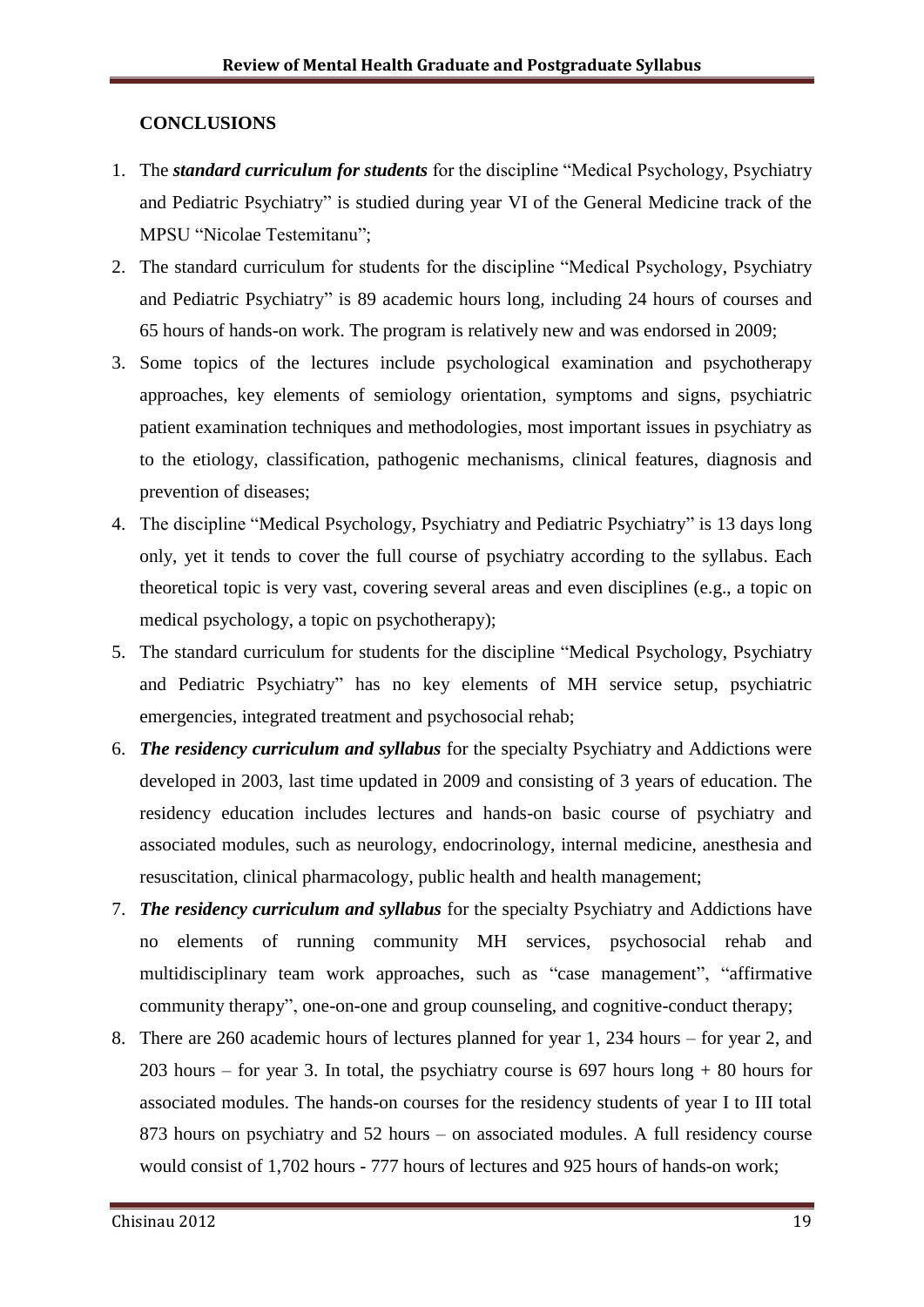- 9. *The "Psychiatry and Addictions" module for the "family medicine" residency students*  was suggested as an associated course for the "family medicine" track year II of residency, but it is optional;
- 10. The module is 36 hours long, including 14 hours of lectures, and 18 hours of hands-on work, 4 hours of seminars, and 36 hours of additional hands-on practice. This associated module has 72 hours in all. This module is basically similar to the standard curriculum for students **for the discipline "Medical Psychology, Psychiatry, Pediatric Psychiatry"**, yet there were no requests to organize this module lodged by 'family medicine' residency students with the Chair over the last 3 years;
- 11. In the Republic of Moldova the in-service training for psychiatrists is organized by the Chair of Psychiatry, Addictions and Medical Psychology of the MPSU "Nicolae Testemitanu". The planning of modules is done on a yearly basis subject to demand. There are about ten modules organized on average each year;
- 12. In order to raise the quality of knowledge among MH professionals, in 2010 the Chair of Psychiatry, Addictions and Medical Psychology had a tentative to design curriculum topics within the framework of the Moldovan-Swiss project "Development of MH Services in RM (Community Center in Chisinau)", endorsed at the Chair meeting no.16 of 13 May 2010.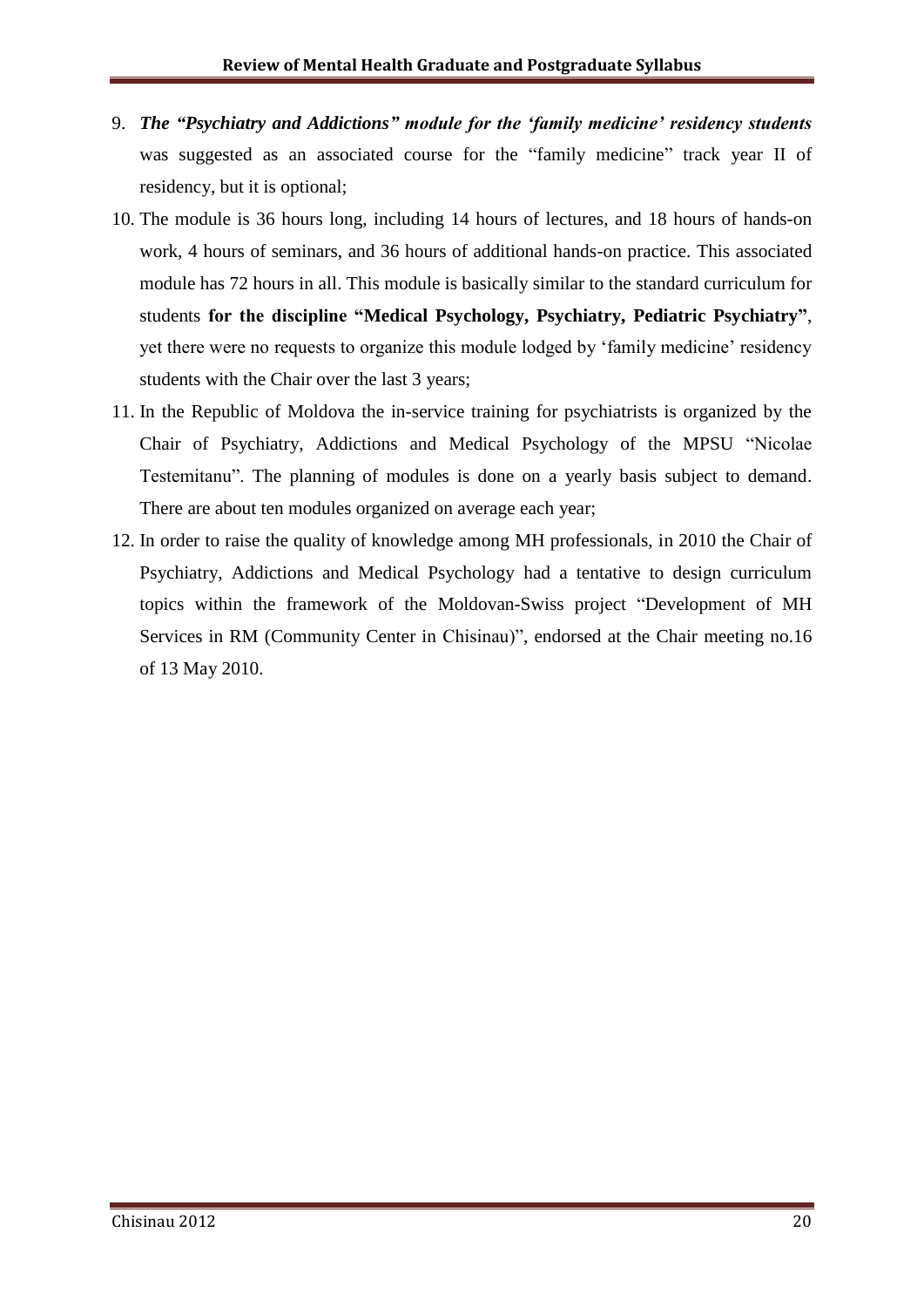#### **RECOMMENDATIONS**

- 1. Improve the training programs for the residency students enrolled in Psychiatry and Addictions by adding elements of a psychiatric patient rehab, psychosocial rehab, multidisciplinary MH community team work approaches etc.;
- 2. Add elements of efficient psychotherapy treatment used in psychiatric conditions, in particular the cognitive-conduct approach, new methodologies such as "case management", "affirmative community therapy", one-on-one and group counseling;
- 3. Design a training module for family doctors based on the OMS recommendations<sup>9</sup>;
- 4. Add elements of international and national laws on the rights of patients with disabilities, including for mental conditions;
- 5. Improve the module "Health Management" by adding elements of MH service layout at all levels of health system, including at PHC level and the health system by using the WHO Optimal Mix of Services Pyramid for MH Services;
- 6. One has to initiate students, medical residents and physicians into MH medical, social and education services, decentralization of MH services and elements of decentralization of the mentally ill;
- 7. Review the syllabus of curriculum modules suggested and approved of at the Chair of Psychiatry, Addictions and Medical Psychology meeting no.16 of 13 May 2010 to improve the graduate and in-service education curricula.

**.** 

 $9 \text{ mGAP}$  Intervention Guide for mental, neurological and substance use disorders in non-specialized health settings, WHO 2010, Mental Health Gap Action Programme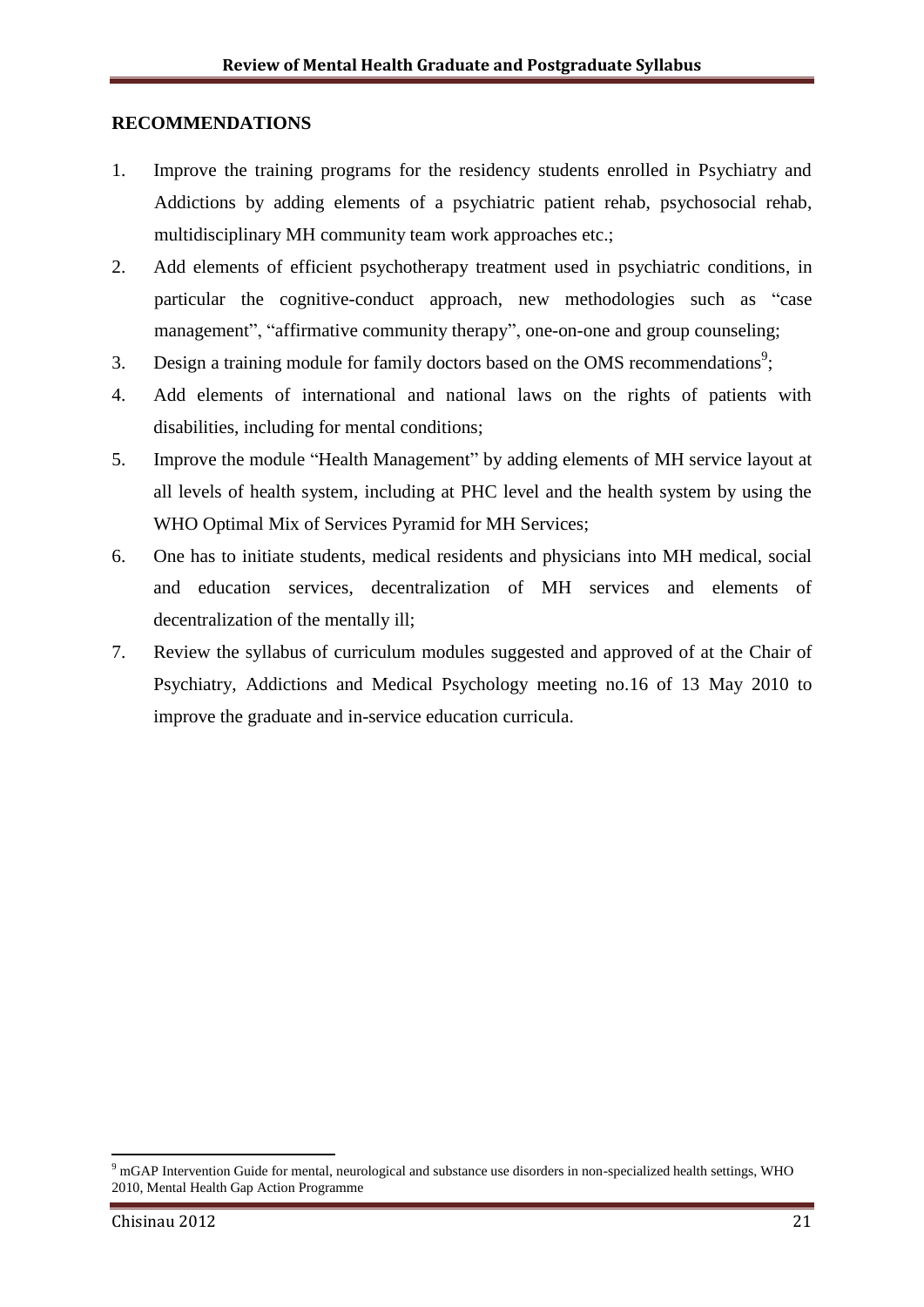# **ANNEXES**

# **Annex 1 Standard Curriculum for the Discipline "Medical Psychology, Psychiatry, Pediatric Psychology"**

| Syllabus for the General Medicine Course, Year VI, Semester XI, Study Year 2012-2013, Discipline of |                                                                                                              |  |  |
|-----------------------------------------------------------------------------------------------------|--------------------------------------------------------------------------------------------------------------|--|--|
|                                                                                                     | MEDICAL PSYCHOLOGY, PSYCHIATRY, PEDIATRIC PSYCHIATRY                                                         |  |  |
| $\overline{t}$                                                                                      | <b>Topic</b>                                                                                                 |  |  |
| 1.                                                                                                  | Medical psychology - goal, objectives, history of this discipline. Medical psychology of different age       |  |  |
|                                                                                                     | groups. Psychodiagnosis                                                                                      |  |  |
| 2.                                                                                                  | Health, quintessence of mental health. Psychological issues in patients with various conditions.             |  |  |
|                                                                                                     | Psychosomatic medicine. Physician-patient relationship. Psychological correlations in cancer. Death and      |  |  |
|                                                                                                     | mourning as issues of medical psychology. Psychological aspects of suicide.                                  |  |  |
| 3.                                                                                                  | Psychotherapy – goal, objectives, history of this discipline. Methods. Hypnosis, autogenic training,         |  |  |
|                                                                                                     | cognitive-conduct group psychotherapy. Psychoanalytic psychotherapy. Psychoanalysis.                         |  |  |
| 4.                                                                                                  | Psychiatry – goal, objectives, history of this discipline. Its current status. Place of psychiatry among     |  |  |
|                                                                                                     | other medical disciplines. Epidemiology of mental disorders. Psychiatric care (inpatient and outpatient      |  |  |
|                                                                                                     | regimens). Classification of mental and conduct disorders as per ICD-10 and DSM-IV.                          |  |  |
|                                                                                                     | Psychopathological syndromes. Perception disorders.                                                          |  |  |
| 5.                                                                                                  | Semiology of memory and intellectual disorders. Korsakov syndrome. Mental retardation, QI.                   |  |  |
|                                                                                                     | Semiology of thought disorders. Semiology of affective, psychomotor and volitional disorders. Mood           |  |  |
|                                                                                                     | (affective) disorders. Bipolar affective disorder in adults and children, differential diagnosis, treatment. |  |  |
| 6.                                                                                                  | Schizophrenia, etiopathogenesis, clinical forms, evolution, treatment. Schizophrenia in children, clinical   |  |  |
|                                                                                                     | forms, evolution, diagnosis, treatment. Schizotypal disorders (paraphrenia, paranoia), differential          |  |  |
|                                                                                                     | diagnosis, treatment, prognosis.                                                                             |  |  |
| 7.                                                                                                  | Semiology of consciousness disorders. Epilepsy. Clinical features. Evolution. Affective paroxysmal           |  |  |
|                                                                                                     | seizures. Treatment. Epilepsy in children.                                                                   |  |  |
| 8.                                                                                                  | Exogenous psychoses (alcoholism in adults, adolescents and children), diagnostics, treatment.                |  |  |
|                                                                                                     | Psychoactive substance abuse related mental and conduct disorders in adults, adolescents and children        |  |  |
|                                                                                                     | (opioids, cannabinoids, sedatives or hypnotics, cocaine, caffeine, hallucinogens, tobacco, volatile          |  |  |
|                                                                                                     | solvents). Clinical picture. Evolution. Dynamics. Treatment. Features in adolescents.                        |  |  |
| 9.                                                                                                  | Somatogenic psychoses. Psychoses of infectious nature in adults and children. Classification, clinical       |  |  |
|                                                                                                     | picture, treatment. Mental disorders in craniocerebral trauma in adults and children. Mental disorders in    |  |  |
|                                                                                                     | cerebral tumors.                                                                                             |  |  |
| 10.                                                                                                 | Organic mental disorders. Alzheimer dementia. Vascular dementia. Dementia in Pick disease, Creutzfeld        |  |  |
|                                                                                                     | - Jakobs disease, Huntington dementia, Parkinson dementia, HIV-AIDS related dementia. Presenile and          |  |  |
|                                                                                                     | senile dementia. Clinical picture. Evolution. Dynamics. Treatment.                                           |  |  |
| 11.                                                                                                 | Borderline disorders. Neurotic disorders associated with stress and somatoform disorders in adults and       |  |  |
|                                                                                                     | children. Etiopathogenesis. Classification. Clinical features. Evolution. Dynamics. Treatment.               |  |  |
|                                                                                                     | Psychopathies (personality and conduct disorders in adults and adolescents). Etiopathogenesis.               |  |  |
|                                                                                                     | Classification. Clinical picture. Evolution. Dynamics. Treatment. Peculiarities in children.                 |  |  |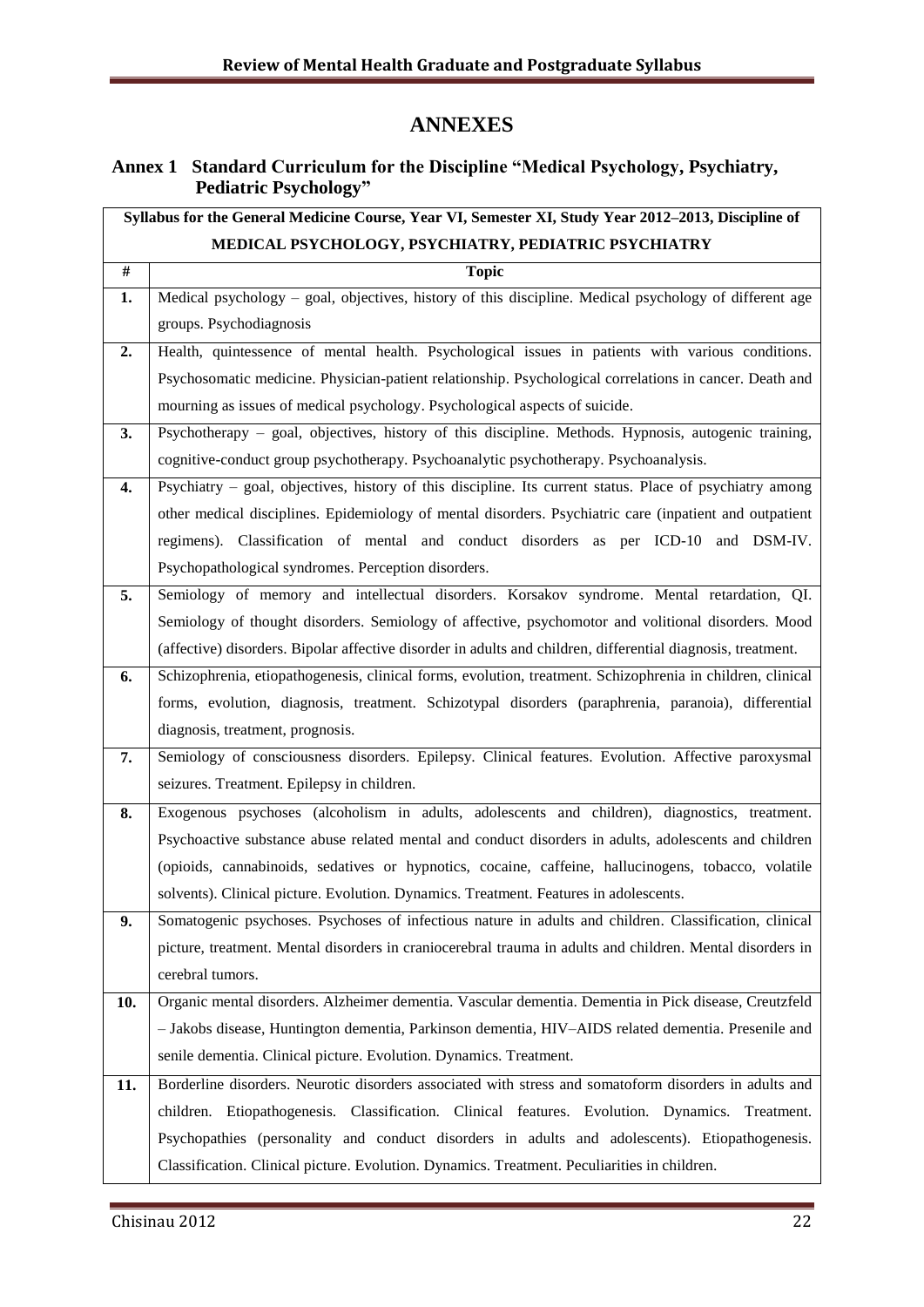12. Neurotic, psychotic, emotional and conduct disorders in children and adolescents. Etiopathogenesis. Classification. Clinical picture. Evolution. Dynamics. Treatment.

| Syllabus for the seminars for the medicine track, year VI, semester XI, university year 2012–2013, for the |                                                                                                |              |  |
|------------------------------------------------------------------------------------------------------------|------------------------------------------------------------------------------------------------|--------------|--|
|                                                                                                            | discipline MEDICAL PSYCHOLOGY, PSYCHIATRY, PEDIATRIC PSYCHIATRY                                |              |  |
| $\#$                                                                                                       | <b>Topic</b>                                                                                   | <b>Hours</b> |  |
| 1.                                                                                                         | Medical psychology - goal, objectives, history of this discipline. Medical psychology of       | 5            |  |
|                                                                                                            | different age groups. Psychodiagnosis.                                                         |              |  |
| 2.                                                                                                         | Health, quintessence of mental health. Psychological issues in patients with various           | 5            |  |
|                                                                                                            | conditions. Psychosomatic medicine. Physician-patient relationship. Psychological              |              |  |
|                                                                                                            | correlations in cancer. Death and mourning as issues of medical psychology. Psychological      |              |  |
|                                                                                                            | aspects of suicide. Tests.                                                                     |              |  |
| 3.                                                                                                         | Psychotherapy – goal, objectives, history of this discipline. Methods. Hypnosis, autogenic     | 5            |  |
|                                                                                                            | cognitive-conduct group psychotherapy. Psychoanalytic<br>training,<br>psychotherapy.           |              |  |
|                                                                                                            | Psychoanalysis.                                                                                |              |  |
| 4.                                                                                                         | Patient care. Psychiatric patient chart. Psychiatry - goal, objectives, history of this        | 5            |  |
|                                                                                                            | discipline. Its current status. Place of psychiatry among other medical disciplines.           |              |  |
|                                                                                                            | Epidemiology of mental disorders. Psychiatric care (inpatient and outpatient regimens).        |              |  |
|                                                                                                            | Classification of mental and conduct disorders as per ICD-10 and DSM-IV. Recovery of the       |              |  |
|                                                                                                            | mentally ill. Care for patients with mental disabilities. Paraclinical investigation methods,  |              |  |
|                                                                                                            | research and genetic methods in psychiatry. Psychopathological syndromes. Perception           |              |  |
|                                                                                                            | disorders.                                                                                     |              |  |
| 5.                                                                                                         | Semiology of memory and intellectual disorders. Korsakov syndrome. Mental retardation,         | 5            |  |
|                                                                                                            | QI. Semiology of thought disorders. Semiology of affective, psychomotor and volitional         |              |  |
|                                                                                                            | disorders. Mood (affective) disorders. Bipolar affective disorder in adults and children,      |              |  |
|                                                                                                            | differential diagnosis, treatment.                                                             |              |  |
| 6.                                                                                                         | Schizophrenia, etiopathogenesis, clinical forms, evolution, treatment. Schizophrenia in        | 5            |  |
|                                                                                                            | children, clinical forms, evolution, diagnosis, treatment. Schizotypal disorders (paraphrenia, |              |  |
|                                                                                                            | paranoia), differential diagnosis, treatment, prognosis.                                       |              |  |
| 7.                                                                                                         | Semiology of consciousness disorders. Epilepsy. Clinical features. Evolution. Affective        | 5            |  |
|                                                                                                            | paroxysmal seizures. Treatment. Epilepsy in children.                                          |              |  |
| 8.                                                                                                         | Exogenous psychoses (alcoholism in adults, adolescents and children), diagnostics,             | 5            |  |
|                                                                                                            | treatment. Psychoactive substance abuse related mental and conduct disorders in adults,        |              |  |
|                                                                                                            | adolescents and children (opioids, cannabinoids, sedatives or hypnotics, cocaine, caffeine,    |              |  |
|                                                                                                            | hallucinogens, tobacco, volatile solvents).                                                    |              |  |
| 9.                                                                                                         | Somatogenic psychoses. Psychoses of infectious nature in adults and children.                  | 5            |  |
|                                                                                                            | Classification, clinical picture, treatment. Mental disorders in craniocerebral trauma in      |              |  |
|                                                                                                            | adults and children. Mental disorders in cerebral tumors.                                      |              |  |
| 10.                                                                                                        | Organic mental disorders. Alzheimer dementia. Vascular dementia. Dementia in Pick              | 5            |  |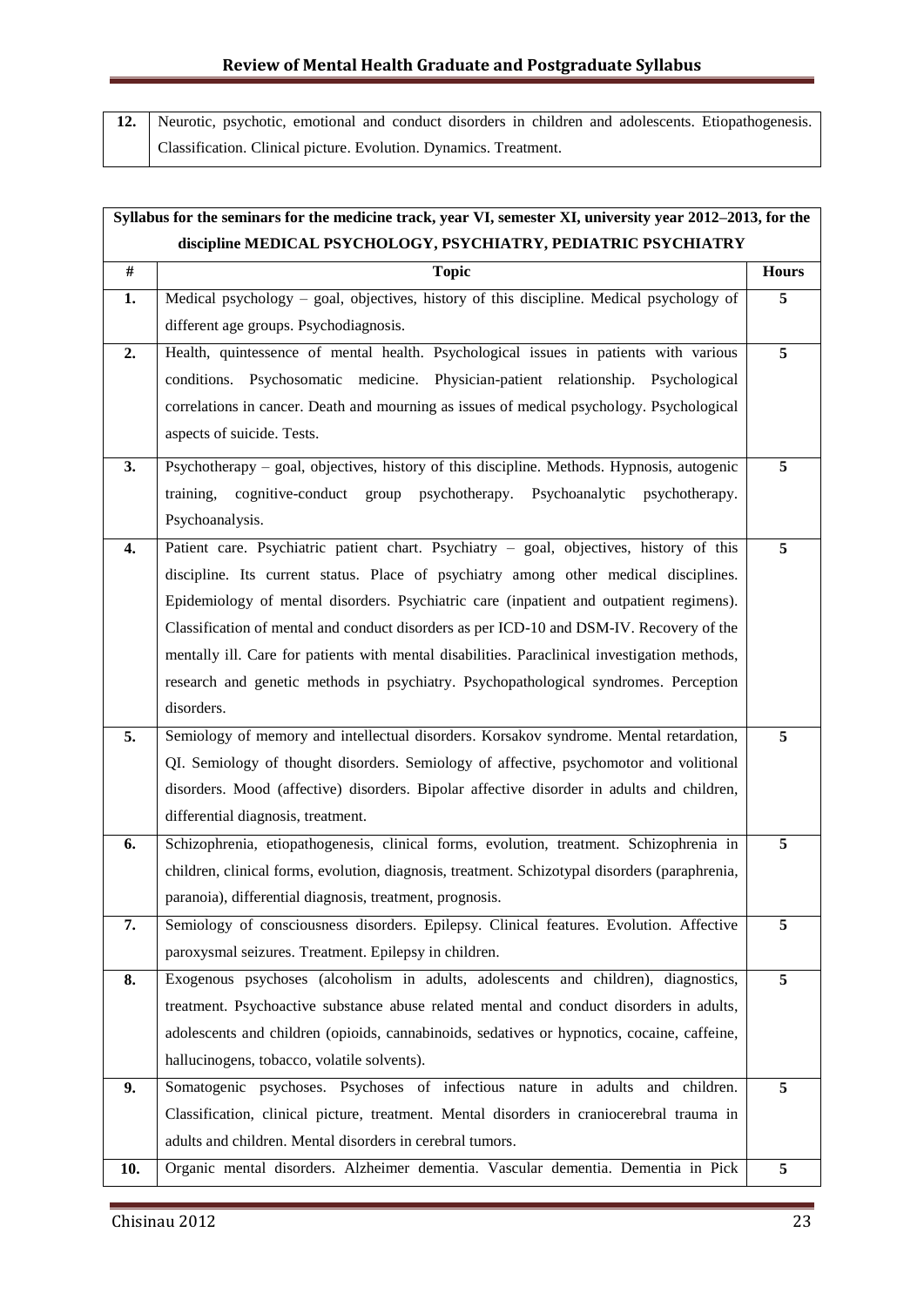# **Review of Mental Health Graduate and Postgraduate Syllabus**

|     | disease, Creutzfeld – Jakobs disease, Huntington dementia, Parkinson dementia, HIV-                                                                                                                                                                                                                                                |    |  |
|-----|------------------------------------------------------------------------------------------------------------------------------------------------------------------------------------------------------------------------------------------------------------------------------------------------------------------------------------|----|--|
|     | AIDS related dementia. Presenile and senile dementia.                                                                                                                                                                                                                                                                              |    |  |
| 11. | Borderline disorders. Stress-related neurotic disorders and somatoform disorders in adults<br>and children. Etiopathogenesis. Classification. Evolution. Dynamics. Treatment.<br>Psychopathies (personality and conduct disorders in adults and adolescents).<br>Etiopathogenesis. Classification. Evolution. Dynamics. Treatment. | 5  |  |
| 12. | Neurotic, psychotic, emotional and conduct disorders in children and adolescents                                                                                                                                                                                                                                                   | 5  |  |
| 13. | Psychological development disorders. Etiopathogenesis. Classification.<br>Evolution.<br>Dynamics. Treatment.                                                                                                                                                                                                                       | 5  |  |
|     | Total                                                                                                                                                                                                                                                                                                                              | 65 |  |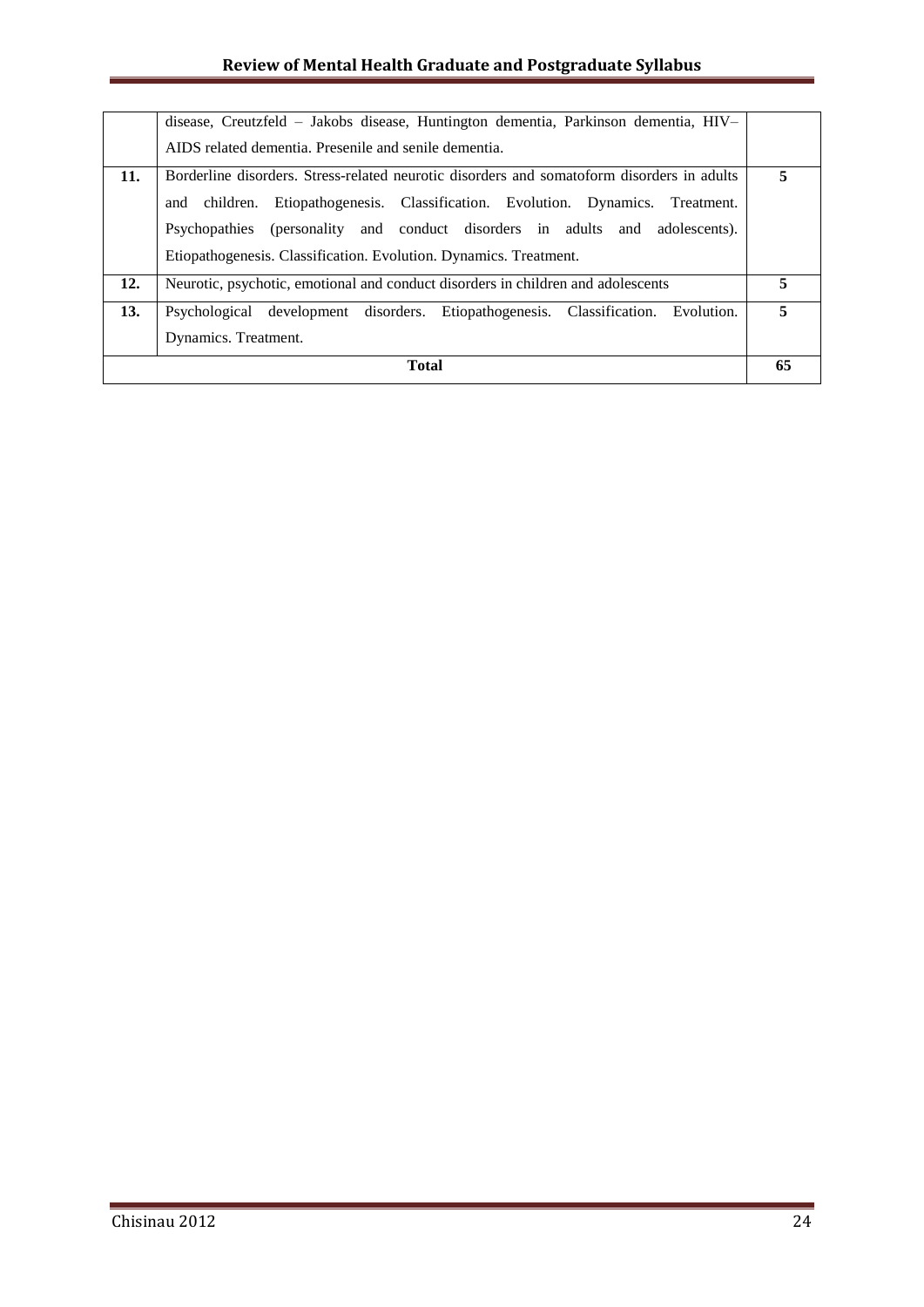| <b>Year I</b>    |                                                                            |                          |  |
|------------------|----------------------------------------------------------------------------|--------------------------|--|
| $\#$             | Topic of the lecture                                                       | Hours                    |  |
| 1.               | History of psychiatry; Psychiatry development milestones                   | $\overline{2}$           |  |
| 2.               | Layout of psychiatric services in Moldova                                  | $\overline{2}$           |  |
| $\overline{3}$ . | Medical ethics and deontology                                              | $\overline{2}$           |  |
| $\overline{4}$ . | Classification of psychopathological syndromes                             | $\overline{2}$           |  |
| 5.               | Asthenic syndrome                                                          | $\overline{2}$           |  |
| 6.               | Neurotiform syndromes                                                      | $\overline{2}$           |  |
| 7.               | Psychopathiform syndromes                                                  | $\overline{c}$           |  |
| 8.               | Perception disorders                                                       | $\overline{2}$           |  |
| 9.               | Hallucinatory syndromes                                                    | $\overline{2}$           |  |
| 10.              | Thought disorders                                                          | $\overline{2}$           |  |
| 11.              | Delusional syndromes                                                       | $\overline{2}$           |  |
| 12.              | Mood disorders                                                             | $\overline{c}$           |  |
| 13.              | Consciousness disorders                                                    | $\overline{2}$           |  |
| 14.              | Confusional syndromes                                                      | $\overline{2}$           |  |
| 15.              | Memory related psychopathology                                             | $\overline{2}$           |  |
| 16.              | Volitional psychopathology                                                 | $\overline{2}$           |  |
| 17.              | Compulsive (motivational) disorders                                        | $\overline{c}$           |  |
| 18.              | Psycho-organic syndrome                                                    | $\overline{2}$           |  |
| 19.              | Dementia syndrome and intellectual disorders                               | $\overline{2}$           |  |
| 20.              | Modern methods of investigation in psychiatry                              | $\overline{2}$           |  |
| 21.              | Modern psychiatry & new taxonomic entities (ICD-10 & DSM IVTR)             | $\overline{c}$           |  |
| 22.              | Schizophrenia; Notion; Etiology and pathogenesis                           | $\overline{\mathcal{L}}$ |  |
| 23.              | Classification of schizophrenia                                            | $\overline{4}$           |  |
| 24.              | Syndromic features of schizophrenia                                        | $\overline{\mathcal{A}}$ |  |
| 25.              | Schizophrenia, simple form                                                 | $\overline{4}$           |  |
| 26.              | Schizophrenia, hebephrenic form                                            | $\overline{\mathcal{L}}$ |  |
| 27.              | Schizophrenia, paranoid form                                               | 6                        |  |
| 28.              | Schizophrenia, catatonic form                                              | $\overline{\mathcal{A}}$ |  |
| 29.              | Undifferentiated schizophrenia                                             | $\overline{\mathcal{L}}$ |  |
| 30.              | Post-schizophrenia depression                                              | $\overline{\mathcal{A}}$ |  |
| 31.              | Residual schizophrenia                                                     | 4                        |  |
| 32.              | Schizotypal disorders                                                      | $\overline{4}$           |  |
| 33.              | Persistent delirious disorders                                             | 4                        |  |
| 34.              | Acute and transitory psychotic disorders                                   | $\overline{\mathcal{L}}$ |  |
| 35.              | Polymorphic psychotic disorder with symptoms of schizophrenia              | $\overline{4}$           |  |
| 36.              | Schizophrenia-like acute psychotic disorder                                | $\overline{\mathcal{L}}$ |  |
| 37.              | Schizoaffective disorders                                                  | $\overline{\mathcal{A}}$ |  |
| 38.              | Manic-type schizoaffective disorders                                       | $\overline{4}$           |  |
| 39.              | Depressive-type schizoaffective disorders                                  | $\overline{4}$           |  |
| 40.              | Schizophrenia treatment                                                    | $\,8\,$                  |  |
| 41.              | Classification of stress-related neurotic disorders & somatoform disorders | 4                        |  |
| 42.              | Phobic anxiety disorders; Agoraphobia                                      | $\overline{\mathcal{L}}$ |  |
| 43.              | Panic attacks                                                              | $\overline{\mathcal{A}}$ |  |
| 44.              | Obsessive-compulsive disorders                                             | $\overline{\mathcal{L}}$ |  |
| 45.              | Reactions to severe stress and adaptation disorders                        | $\overline{4}$           |  |
| 46.              | Dissociative disorders                                                     | $\overline{\mathcal{A}}$ |  |
| 47.              | Somatoform disorders                                                       | $\overline{4}$           |  |
| 48.              | Neurasthenia                                                               | $\overline{4}$           |  |
| 49.              | Depersonalization-derealization syndrome                                   | $\overline{4}$           |  |

# **Annex 2 Topics of the lectures taught to year 1-to-3 residents-PSYCHIATRISTS**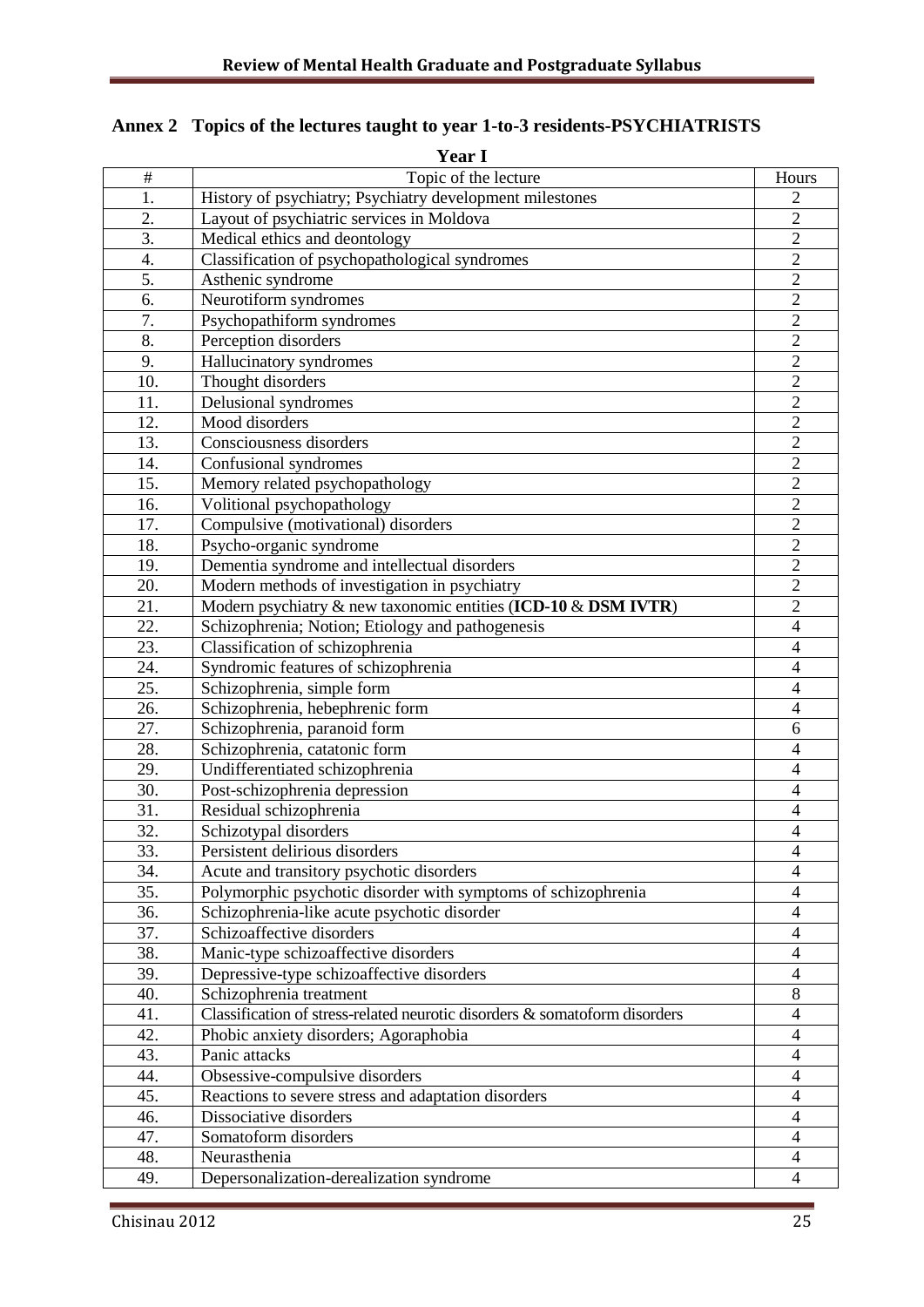| 50. | Treatment of stress-related neurotic disorders                    | $\overline{4}$ |
|-----|-------------------------------------------------------------------|----------------|
| 51. | Treatment of somatoform disorders                                 | $\overline{4}$ |
| 52. | Epilepsy; Notion; Etiology and pathogenesis                       | $\overline{4}$ |
| 53. | Classification of epilepsy                                        | $\overline{4}$ |
| 54. | Clinical forms of epilepsy                                        | $\overline{4}$ |
| 55. | Status epilepticus                                                | $\overline{4}$ |
| 56. | Epileptic psychoses                                               | $\overline{4}$ |
| 57. | Treatment of epilepsy                                             | 4              |
| 58. | Psychopharmacology                                                | $\overline{4}$ |
| 59. | Neuroleptics; Classification                                      | $\overline{4}$ |
| 60. | Antidepressants; Classification                                   | 4              |
| 61. | Tranquillizers                                                    | $\overline{4}$ |
| 62. | Insulin therapy – methods                                         | $\overline{4}$ |
| 63. | Electroconvulsive therapy                                         | $\overline{4}$ |
| 64. | Emergency treatment of psychomotor excitation                     | $\overline{4}$ |
| 65. | Emergency treatment of hallucinatory-paranoid states              | $\overline{4}$ |
| 66. | Emergency treatment of depressive states                          | $\overline{4}$ |
| 67. | Emergency treatment of status epilepticus                         | $\overline{4}$ |
| 68. | Emergency treatment of febrile accesses in schizophrenia          | $\overline{4}$ |
| 69. | Emergency treatment of confusional disorders                      | $\overline{4}$ |
| 70. | Emergency treatment of acute stress disorders                     | $\overline{4}$ |
| 71. | Alcohol-intake related mental and conduct disorders               | 14             |
| 72. | Psychoactive substance abuse related mental and conduct disorders | 20             |
| 73. | Treatment of alcohol intake related mental and conduct disorders  | 4              |

# **TOTAL 260 hours**

# **Year II**

| #   | Topic of lectures                                         | Hours          |
|-----|-----------------------------------------------------------|----------------|
| 1.  | Forensic psychiatry; History; Clinical-legal aspects      | 4              |
| 2.  | Law on existing psychiatric practices                     | $\overline{4}$ |
| 3.  | Civil code                                                | 4              |
| 4.  | Offenders with various mental disorders                   | 16             |
| 5.  | Criminal responsibility                                   | 4              |
| 6.  | Treatment of offenders with mental disorders              | 8              |
| 7.  | Violent offences                                          | 4              |
| 8.  | Sexual offences                                           | 4              |
| 9.  | Property offences                                         | 4              |
| 10. | Psychiatrist and tribunal                                 | 4              |
| 11. | Simulation and dissimulation of mental disorders          | 6              |
| 12. | Forensic expertise of minors                              | $\overline{4}$ |
| 13. | Organic mental disorders; Classification                  | 4              |
| 14. | Alzheimer's disease                                       | 6              |
| 15. | Vascular dementia                                         | 4              |
| 16. | Pick dementia                                             | 4              |
| 17. | Huntington dementia                                       | $\overline{4}$ |
| 18. | Creutzfeldt-Jacob dementia                                | $\overline{4}$ |
| 19. | Parkinson dementia                                        | 4              |
| 20. | Organic amnesia syndrome                                  | 6              |
| 21. | Mental disorders owing to cerebral lesions or impairment  | 14             |
| 22. | Cerebral lesion related personality and conduct disorders | 14             |
| 23. | Endocrinopathies                                          | 10             |
| 24. | Mental disorders in infectious diseases                   | 10             |
| 25. | Mental disorders in somatic conditions                    | 10             |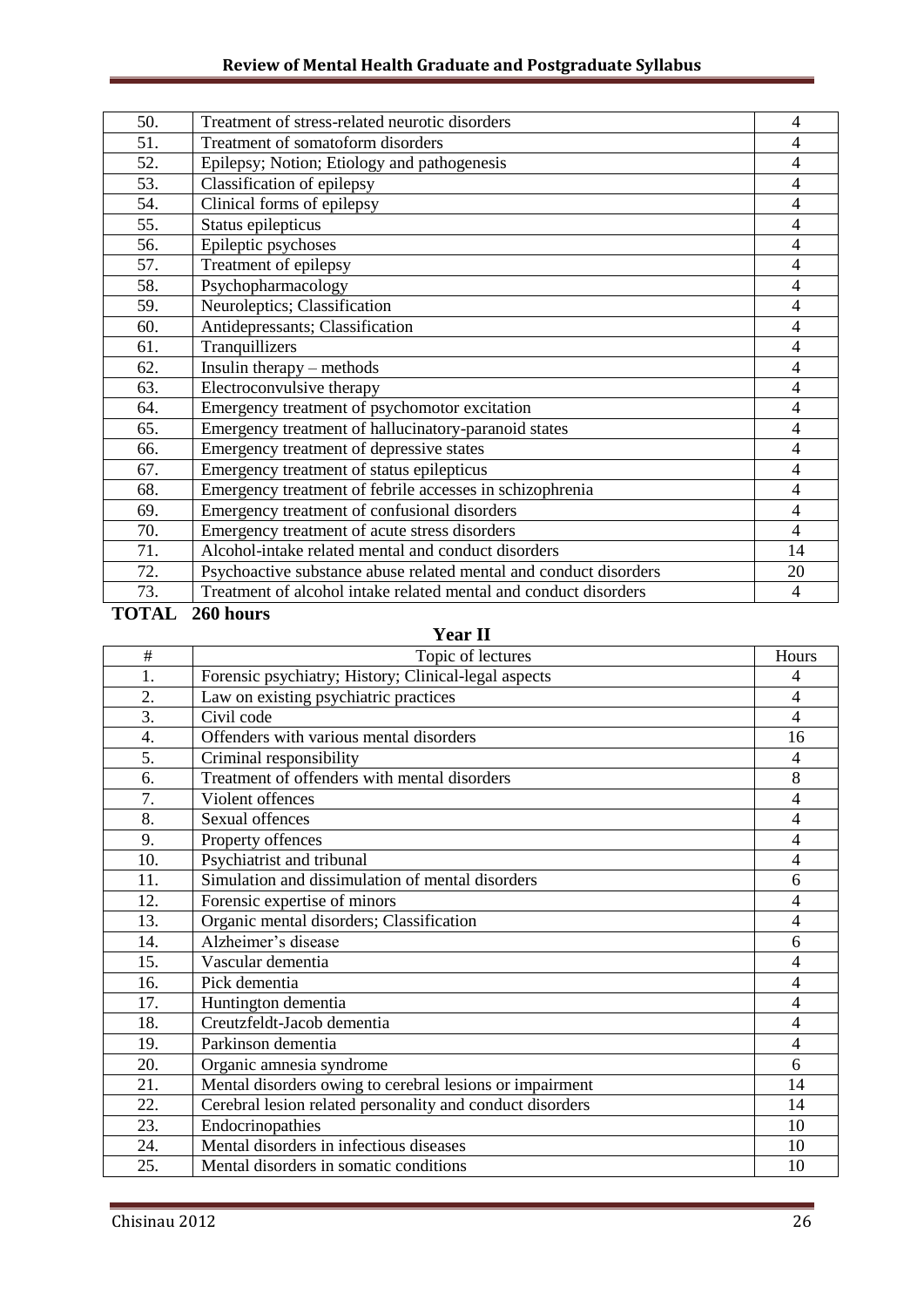#### **Review of Mental Health Graduate and Postgraduate Syllabus**

| 26. | Cerebral syphilis; progressive paralysis        |    |
|-----|-------------------------------------------------|----|
| 27. | Climate related mental disorders                |    |
| 28. | Mental disorders during involution              | 10 |
| 29. | Senescence related mental disorders             | 10 |
| 30. | Treatment features of gerontological psychiatry | 10 |
| 31. | Mild mental retardation                         | 6  |
| 32. | Moderate mental retardation                     | 6  |
| 33. | Severe mental retardation                       | 6  |
| 34. | Profound mental retardation                     | 6  |
| 35. | Treatment; Social recovery                      | 6  |
| 36. | Military fit and forensic psychiatric expertise | 6  |
|     |                                                 |    |

**TOTAL 234 hours**

| $\#$             | Topic of lectures                                                       | Hours          |
|------------------|-------------------------------------------------------------------------|----------------|
| 1.               | Personality and conduct disorders of adults                             | 20             |
| 2.               | Habitus and compulsive disorders                                        | $\overline{4}$ |
| 3.               | Disorders of identity with one's own sex                                | 4              |
| $\overline{4}$ . | Disorders of sexual preference                                          | 6              |
| 5.               | Conduct and emotional disorders with onset in childhood and adolescence | 30             |
| 6.               | <b>Tics</b>                                                             | 6              |
| 7.               | Mixed disorders of conduct and emotions                                 | 6              |
| 8.               | Hyperkinetic disorders                                                  | 6              |
| 9.               | Affective mood disorders                                                | 10             |
| 10.              | Maniacal episode                                                        | $\overline{4}$ |
| 11.              | Bipolar affective disorder                                              | 6              |
| 12.              | Depressive episode                                                      | 6              |
| 13.              | Current depressive disorder                                             | $\overline{4}$ |
| 14.              | Mood persistent disorders                                               | 10             |
| 15.              | Differential diagnosis of endogenous psychoses                          | 23             |
| 16.              | Differential diagnosis of endogenous and exogenous psychoses            | 10             |
| 17.              | Expert opinion on a psychiatric patient's working ability               | 10             |
| 18.              | Military fit and psychiatric expertise                                  | 12             |
| 19.              | Medical psychology                                                      | 20             |
| 20.              | Psychology of the child and adolescent                                  | 6              |
| <b>TOTAL</b>     | 203 hours                                                               |                |

**Year III**

The total number of hours of the psychiatry course  $-697$  hours  $+80$  hours of associated modules (neurology, endocrinology, internal medicine, anesthesia and resuscitation, clinical pharmacology, public health and management)

TOTAL COURSE HOURS - 777 hours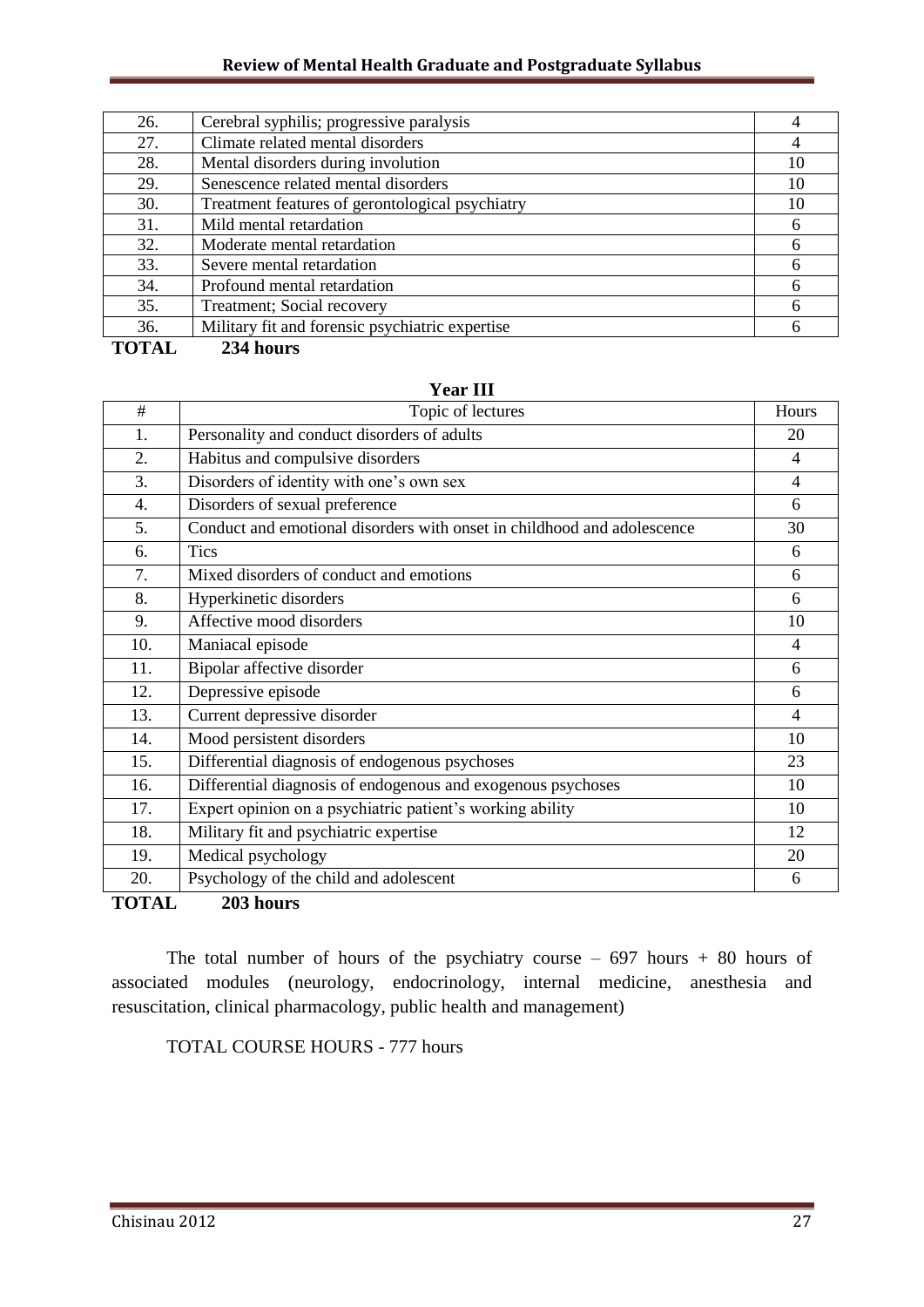#### **TOPICS OF HANDS-ON PRACTICE**

Psychiatry residency students, year I-II-III

| <b>Year I</b> |                                                                                           |          |
|---------------|-------------------------------------------------------------------------------------------|----------|
| $\#$          | Topic of course                                                                           | Length,  |
|               |                                                                                           | hours    |
| 1.            | Mental health issues; Laws on psychiatric care in Moldova                                 | 34       |
| 2.            | Psychopathology of communication                                                          | 14       |
| 3.            | Psychopathology of thought                                                                | 14       |
| 4.            | Psychopathology of imaginative / creative processes                                       | 24       |
| 5.            | Psychopathology of expressive conduct and psychomotricity                                 | 24       |
| 6.            | Psychopathology of orientation and prosection actions                                     | 14       |
| 7.            | Psychopathology of memory processes                                                       | 24       |
| 8.            | Mood disorders                                                                            | 24       |
| 9.            | Psychopathology of volitional processes                                                   | 24       |
| 10.           | Compulsive (motivational) disorders                                                       | 24       |
| 11.           | Suicidology and psychiatry                                                                | 24       |
| 12.           | Psychopathology of sensoriality                                                           | 24       |
| 13.           | Consciousness disorders                                                                   | 24       |
|               | Year II                                                                                   |          |
| 1.            | Non-organic (psychopathogenetic) disorders of the hypnic activity                         | 24       |
| 2.            | Experimental psychopathology: modalities and means to accomplish the psychotic            | 16       |
|               | "model"                                                                                   |          |
| 3.            | Modern psychiatry and new taxonomic entities (DSM IVTR and ICD-10)                        | 34       |
| 4.            | Schizophrenia and delusional disorders                                                    | 54       |
| 5.            | Schizoaffective disorders                                                                 |          |
| 6.            | Affective disorders                                                                       |          |
| 7.            | Neurotic and somatoform disorders                                                         |          |
| 8.            | Conduct syndromes associated with physiological disorders                                 | 14<br>14 |
| 9.            | Personality and conduct disorders                                                         | 24       |
| 10.           | Senescence related mental disorders (organic mental disorders, including symptomatic)     | 24       |
| 11.           | Psychoactive substance abuse related mental disorders (alcoholism & substance abuse)      | 24       |
| 12.           | Deontology and ethics in clinical psychiatry                                              | 14       |
| 13.           | Mental condition, offence and legal responsibility                                        | 14       |
| 14.           | Psychiatric therapeutics                                                                  | 24       |
| 15.           | Apprehending skills required of a psychiatrist-to-be for shifts at a psychiatric hospital | 14       |
| 16.           | Benchmarks of a psychiatrist-to-be in a psychiatry ward                                   | 14       |
| 17.           | Learning by the psychiatrist-to-be of certain research methodologies                      | 14       |
| 18.           | Learning by the psychiatrist-to-be of psychiatric forensic methodologies                  | 24       |
| 19.           | Involving the psychiatrist-to-be involved into mental hygiene and prevention programs     | 14       |
| 20.           | Mental development disorders                                                              | 14       |
| 21.           | Specific development disorders of speech and language                                     | 14       |
| 22.           | Specific development disorders of school abilities                                        | 14       |
| 23.           | Specific development disorders of motor functions                                         | 14       |
| 24.           | Invasive (pervasive) disorders of mental development                                      | 14       |
|               |                                                                                           |          |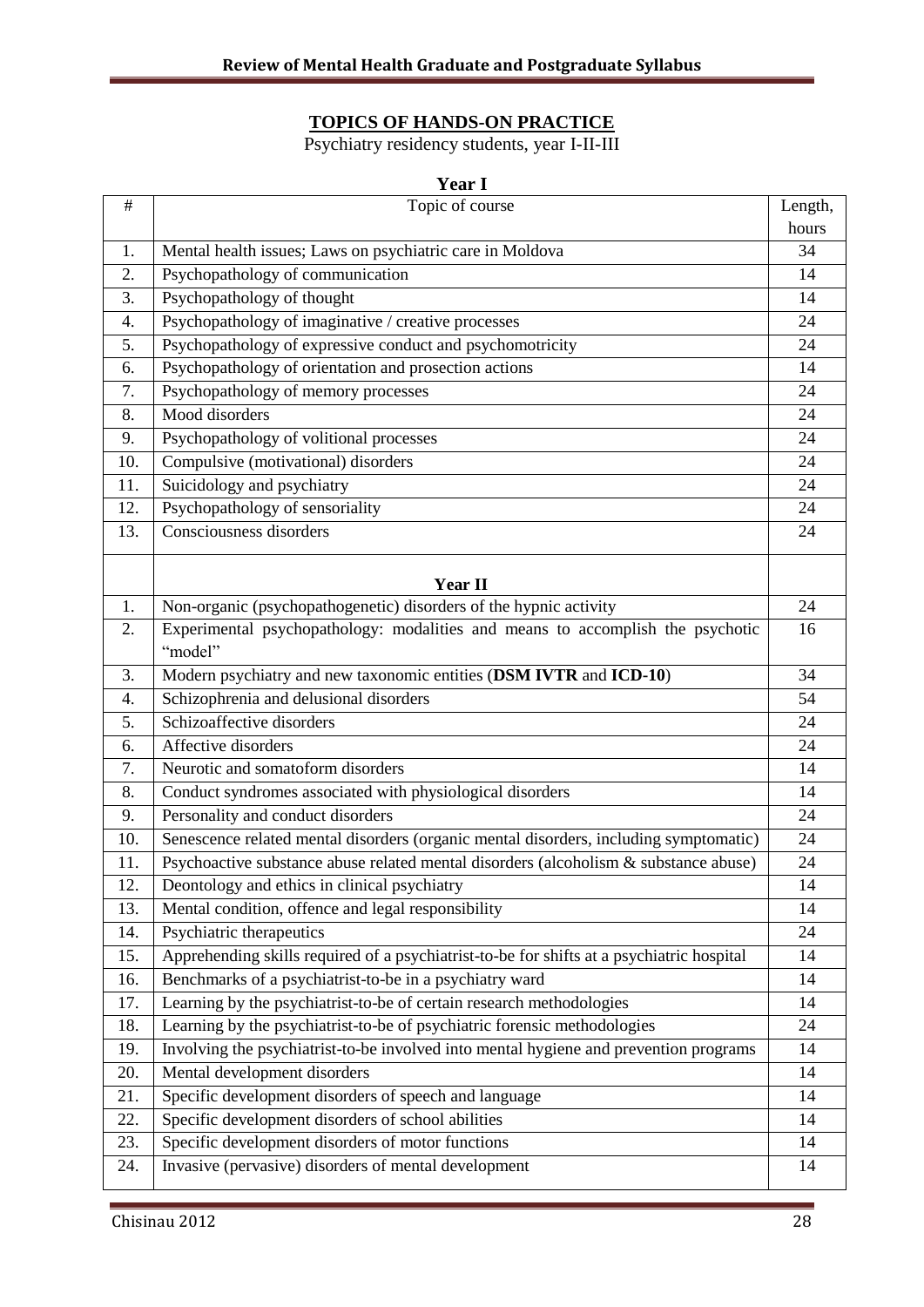# **Review of Mental Health Graduate and Postgraduate Syllabus**

|     | <b>Year III</b>                                                 |    |
|-----|-----------------------------------------------------------------|----|
| 1.  | Conduct and emotional disorders                                 | 4  |
| 2.  | Other conduct and emotional disorders                           | 4  |
| 3.  | Objectives, areas and directions of contemporary psychosomatics | 14 |
| 4.  | Traditional nature of relations between psychology and medicine | 4  |
| 5.  | Genetic psychology                                              | 10 |
| 6.  | Stages in mental development of a human subject                 | 9  |
| 7.  | Sensorial mental (information processing) processes             | 4  |
| 8.  | Representations as a process and secondary mental images        | 4  |
| 9.  | Memory processes                                                | 4  |
| 10. | Thinking and intelligence                                       | 4  |
| 11. | Communication and language                                      | 4  |
| 12. | Imagination and imaginative processes                           | 4  |
| 13. | Expressive conduct and activity                                 | 4  |
| 14. | Mood and affective processes                                    | 4  |
| 15. | <b>Volitional processes</b>                                     | 4  |
| 16. | Prosector's attributions                                        | 4  |
| 17. | Consciousness as an expression of a human psychic system        | 14 |
| 18. | Human personality system                                        | 4  |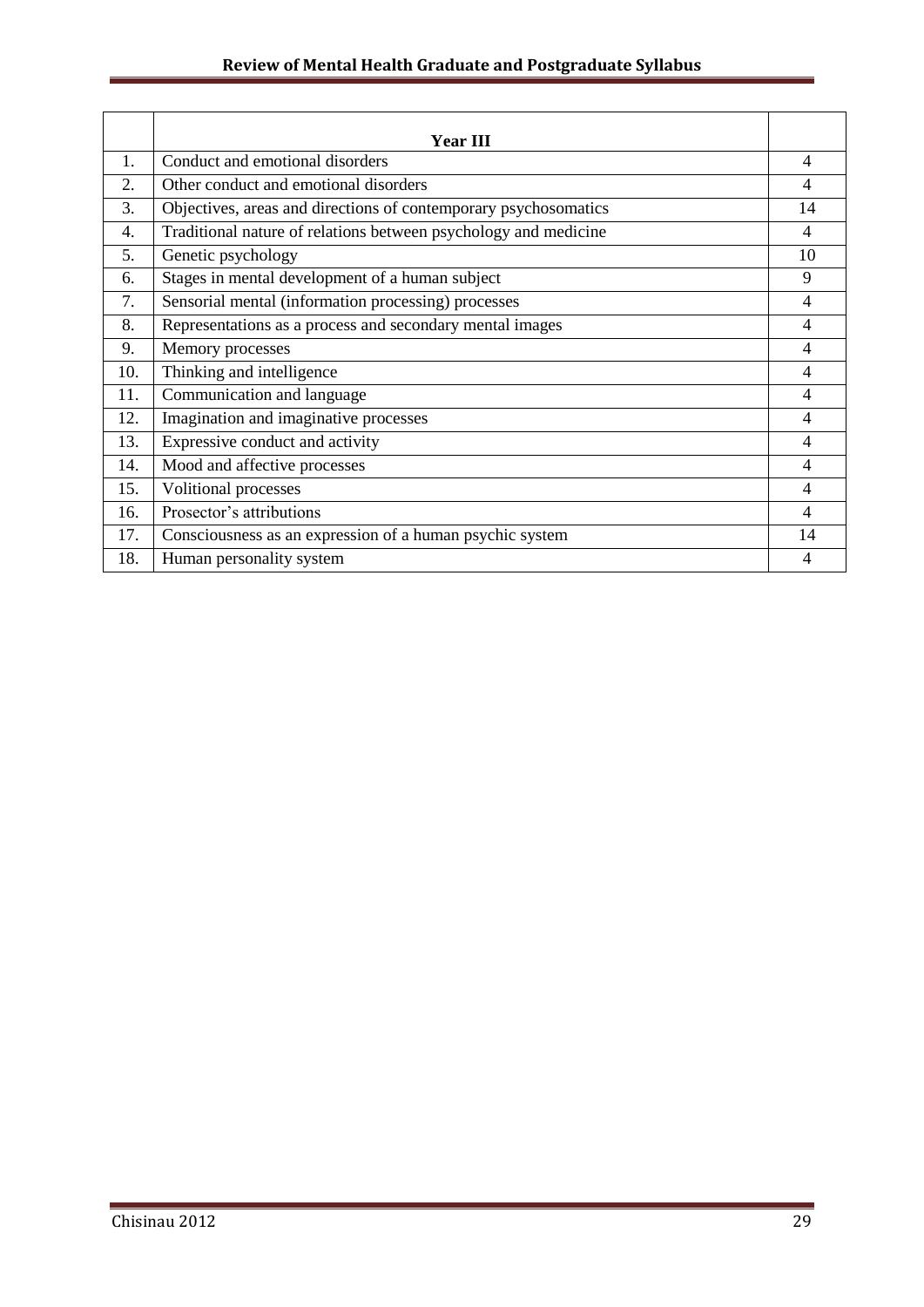| Syllabus for the theoretic and practice course for the discipline "Psychiatry and Addictions" for<br>'family medicine' residents |                                                                                                       |              |                |  |
|----------------------------------------------------------------------------------------------------------------------------------|-------------------------------------------------------------------------------------------------------|--------------|----------------|--|
| #                                                                                                                                | Topic                                                                                                 | Theory, hrs. | Practice, hrs. |  |
| 1.                                                                                                                               | Semiology of mental disorders                                                                         | $1.5$ hrs.   | $4.5$ hrs.     |  |
| 2.                                                                                                                               | Endogenous psychoses; Schizophrenia; Manic-Depressive Psychoses                                       | $1.5$ hrs.   | 4.5 hrs.       |  |
| 3.                                                                                                                               | Personality and conduct disorders of the adult and adolescent                                         | 1.5 hrs.     | 4.5 hrs.       |  |
| 4.                                                                                                                               | Somatoform disorders                                                                                  | $1.5$ hrs.   | 4.5 hrs.       |  |
| 5.                                                                                                                               | Stress related neurotic disorders; Emotional and conduct disorders<br>with childhood onset            | $1.5$ hrs.   | $4.5$ hrs.     |  |
| 6.                                                                                                                               | Emergency states in psychiatry                                                                        | $1.5$ hrs.   | 4.5 hrs.       |  |
| 7.                                                                                                                               | Alcohol intake related mental & conduct disorders                                                     | $1.5$ hrs.   | $4.5$ hrs.     |  |
| 8.                                                                                                                               | Psychoactive substance abuse related mental & conduct disorders                                       | $1.5$ hrs.   | 4.5 hrs.       |  |
| 9.                                                                                                                               | Principles of treating mental disorders                                                               | $1.5$ hrs.   | 4.5 hrs.       |  |
| 10.                                                                                                                              | Mental & conduct disorders associated with cerebral lesions /<br>impairment                           | $1.5$ hrs.   | 4.5 hrs.       |  |
| 11.                                                                                                                              | Psychoses of infectious nature in adults and children; Classification,<br>clinical picture, treatment | $1.5$ hrs.   | 4.5 hrs.       |  |
| 12.                                                                                                                              | Psychogenic conditions (reactive psychoses)                                                           | $1.5$ hrs.   | 4.5 hrs.       |  |
|                                                                                                                                  | <b>TOTAL</b><br>14 hrs.<br>58 hrs.                                                                    |              |                |  |

# **Annex 3 Syllabus for the Course "Psychiatry and Addictions" for "Family Medicine" Residents**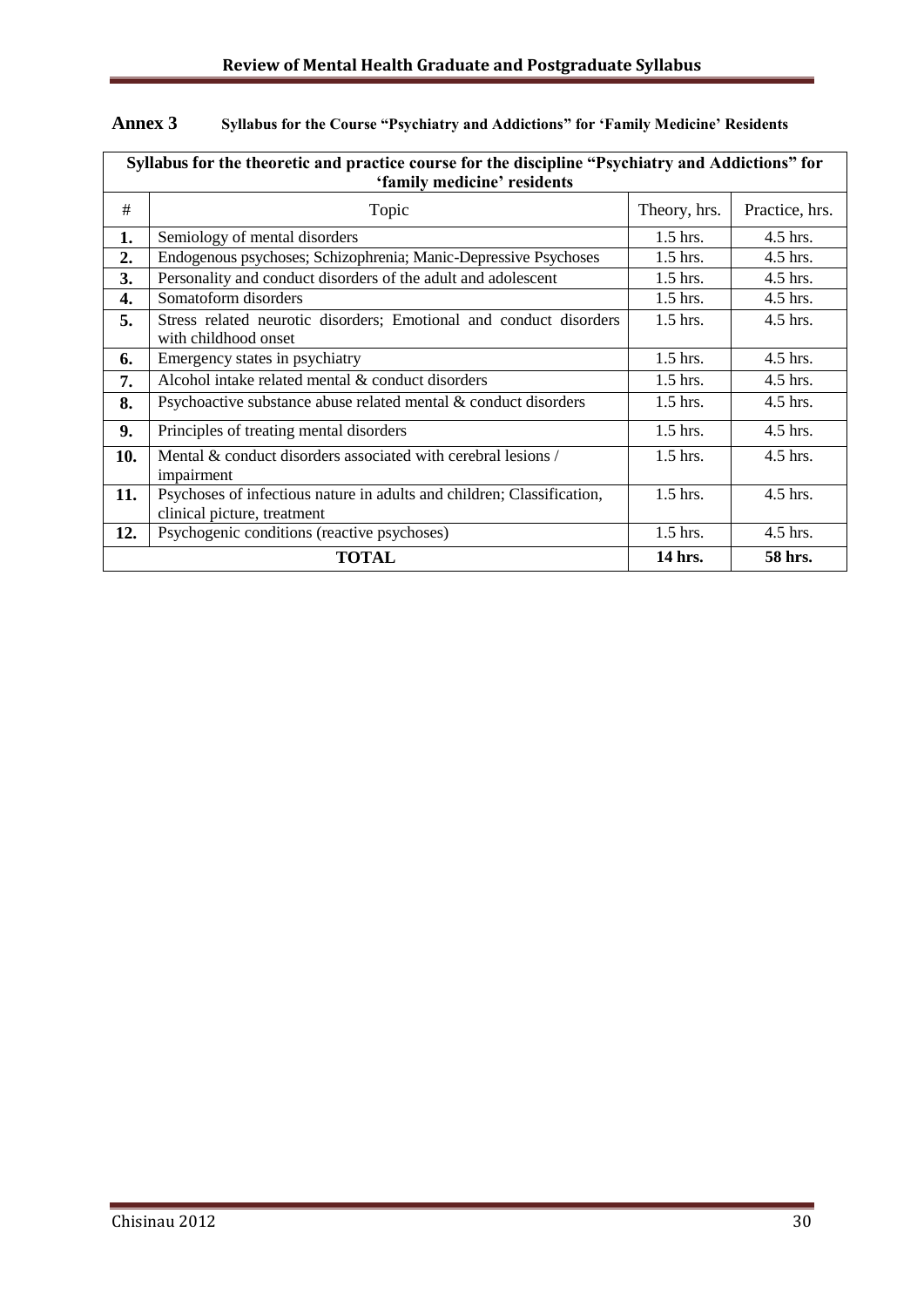| #  | <b>Topic</b>                                                         | Hrs./course                 | Hrs./clinical<br>practice | Hrs. of<br>practice         | Hrs. total     |
|----|----------------------------------------------------------------------|-----------------------------|---------------------------|-----------------------------|----------------|
| 1. | Semiology of psychiatry                                              | 4                           | 8                         |                             | 15             |
| 2. | Schizophrenia                                                        | 2                           | 2                         | $\mathcal{D}_{\mathcal{L}}$ | 6              |
| 3. | Affective psychoses                                                  | $\overline{2}$              | 2                         | 2                           | 6              |
| 4. | Neurotic / personality / conduct disorders                           | 4                           | 8                         | 3                           | 15             |
| 5. | Somatoform disorders                                                 | $\overline{c}$              | $\overline{4}$            | $\mathcal{D}$               | 8              |
| 6. | Emergency states in psychiatry                                       | $\overline{2}$              | $\overline{4}$            | $\mathfrak{D}$              | 8              |
| 7. | Psychoactive substance abuse related<br>mental and conduct disorders | $\overline{2}$              | 4                         | 2                           | 8              |
| 8. | Principles of treating mental disorders                              | $\mathcal{D}_{\mathcal{A}}$ | $\mathcal{D}$             |                             | 5              |
|    | Exam                                                                 |                             |                           |                             |                |
|    | TOTAL                                                                | 20 hrs.                     | 34 hrs.                   | 24 hrs.                     | <b>78 hrs.</b> |

#### **Annex 4 Syllabus for the Module "MH in PHC" (lasting 0.5 months 78 hours)**

#### **Annex 5 In-service Training Syllabus for Psychiatrists, 2013**

| #   | <b>Name of module</b>                                                                                                                                  | <b>Dates</b>    | Length |
|-----|--------------------------------------------------------------------------------------------------------------------------------------------------------|-----------------|--------|
| 1.  | Modern approaches to treatment in psychiatry<br>$(PT$ – for psychiatrists and addiction professionals)                                                 | $14.01 - 01.02$ | 0,64   |
| 2.  | Neurotic / personality / conduct disorders<br>$(PT$ – for psychiatrists and addiction professionals)                                                   | $04.02 - 22.02$ | 0,64   |
| 3.  | Pediatric psychiatry $(PT - for \,pychiatrists-pediatricians)$                                                                                         | $11.03 - 29.03$ | 0,64   |
| 4.  | Psychoactive substance abuse related mental / conduct disorders<br>$(PT$ – for psychiatrists and addiction professionals)<br>Field course in Chisinau  | $01.04 - 19.04$ | 0,64   |
| 5.  | Psychosomatic disorders $(PT - for \,pychiatrists \,and \,addiction$<br>professionals). Enrollment with the University Chair                           | $22.04 - 30.04$ | 0,32   |
| 6.  | Forensic psychiatry $(PT$ – for forensic psychiatrists)                                                                                                | $20.05 - 07.06$ | 0,64   |
| 7.  | Clinical picture, treatment and rehab in endogenous psychoses<br>$(PT$ – for psychiatrists and addiction professionals).<br>Field course in Balti      | $02.09 - 20.09$ | 0,64   |
| 8.  | Current issues in psychotherapy<br>$(PT$ – for psychiatrists and addiction professionals)                                                              | $30.09 - 18.10$ | 0,64   |
| 9.  | Updates in psychotherapy<br>$(PT$ – for psychotherapists, psychiatrists and medical psychologists)                                                     | $04.11 - 19.11$ | 0,48   |
| 10. | Psychoactive substance abuse related mental / conduct disorders<br>$(PT$ – for psychiatrists and addiction professionals)<br>Limited enrollment course | $25.11 - 13.12$ | 0,64   |
|     | <b>TOTAL</b>                                                                                                                                           |                 | 5,92   |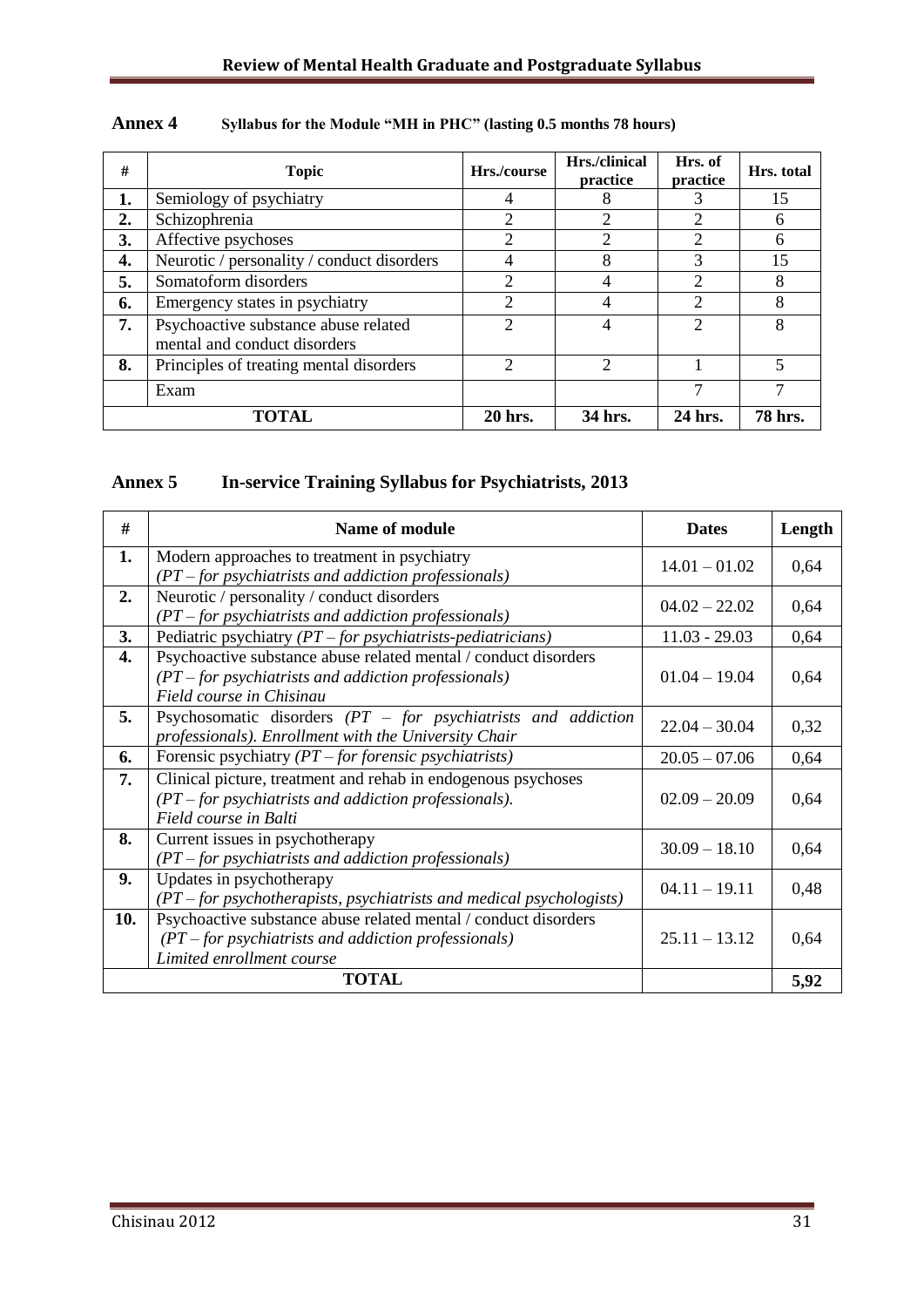# **Annex 6 Syllabus for the Curriculum Modules suggested and endorsed at the Chair of Psychiatry, Addictions and Medical Psychology meeting no.16 of**  *13 May 2010*

|                |                                                                                                             | Planning of hours |  |
|----------------|-------------------------------------------------------------------------------------------------------------|-------------------|--|
| #              | <b>TOPICS</b>                                                                                               | theory / practice |  |
| 1              | ABC of ethics of MH services and equal opportunities for the mentally ill                                   | 2/0               |  |
| $\overline{2}$ | Integrated MH services, development, evolution and historical grounds:<br>History and context;<br>$\bullet$ | 2/2               |  |
|                | Community, MH and PH services<br>$\bullet$                                                                  |                   |  |
| 3              | Matrix-like model of MH: geographical spread:                                                               |                   |  |
|                | National and regional levels;<br>$\bullet$                                                                  | 4/2               |  |
|                | Local level;                                                                                                |                   |  |
|                | Patient level.<br>$\bullet$                                                                                 |                   |  |
| $\overline{4}$ | Typology and methodology of community services for the mentally-ill:                                        |                   |  |
|                | Description and review of international models of community MH services;<br>٠                               |                   |  |
|                | General methodology for setting up community MH services;                                                   | 4/8               |  |
|                | Administrative and organizational layout of a community MH center;<br>$\bullet$                             |                   |  |
|                | Psychosocial rehab as a key tool in community services;                                                     |                   |  |
|                | Psychotherapy as a key method for psychosocial rehab in community services.<br>Key directions and currents. |                   |  |
| 5              | HR as a key component of community MH services:                                                             |                   |  |
|                | Training and morale of staff.<br>$\bullet$                                                                  | 2/2               |  |
|                | Multidisciplinary community teams as a structural unit of intervention for<br>$\bullet$                     |                   |  |
|                | community MH services                                                                                       |                   |  |
| 6              | Professional skills required for community MH service delivery:                                             |                   |  |
|                | Knowledge and hands-on competencies required to implement community MH<br>$\bullet$<br>services;            | 0/2               |  |
|                | Commonest psychotherapeutic practices                                                                       |                   |  |
|                | Total                                                                                                       | 14/16             |  |